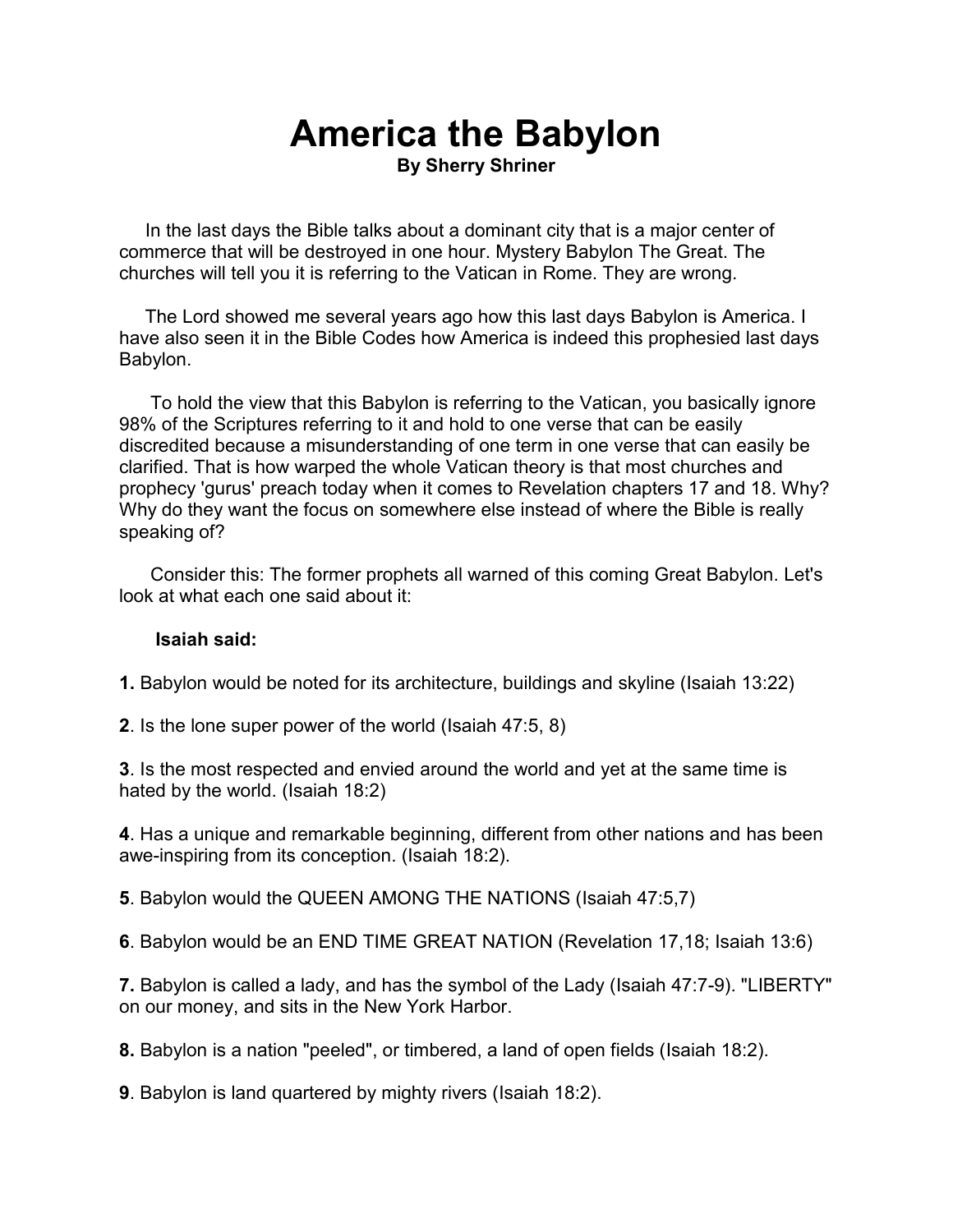. Babylon is a land that is measured out, and populated throughout (Isaiah 18:2).

. Babylon destroys her own land, with pollution and waste (Isaiah 14:20, 18:2, 7).

. Babylon is the leading INDUSTRIAL NATION OF THE WORLD

. Babylon has a huge aviation program (Isaiah 14:13-14)

. Babylon is a REPUBLIC or a DEMOCRACY, it is ruled by many counsels (Isaiah 47:13).

. Babylon's governmental system breaks down (Isaiah 47:13).

. Babylon is bogged down with deliberations and cannot govern properly (Isaiah 47:13).

. Babylon's leaders use astrology, seers and mystics for guidance (Isaiah 47:13; Revelation 18:2).

. Babylon labored in the occult from her very inception (Isaiah 47:12).

. Babylon is a nation of religious confusion (Isaiah 47:12-13).

. THE KING OF BABYLON is called LUCIFER, the ANTICHRIST (Isaiah 14:4-6).

. The King of Babylon will rule from THE GREAT CITY BABYLON (Isaiah 14:4-6; Revelation 17: 18).

. A world government entity will rise up to rule the world from BABYLON THE CITY

. This entity will rise up and use the military power of Babylon the nation to RULE THE WORLD (Isaiah 14:4-6)

.Babylon is a nation of higher education and learning (Isaiah 47:10, implied throughout).

. Babylon is a VIRGIN NATION, her lands untouched by major war (Isaiah 47:1).9. Babylon's enemy will lie on the opposite side of the world, over the poles (Isaiah 13:5)

. The enemy of Babylon will be noted for her cruelty (Isaiah 13, 14, Jeremiah 50, 51, Revelation 17, 18).

**27.** The people of Babylon would think they are God's elect and eternal (Isaiah 47:7-8,

. The nation Babylon dwells carelessly before the Lord (Isaiah 47:8).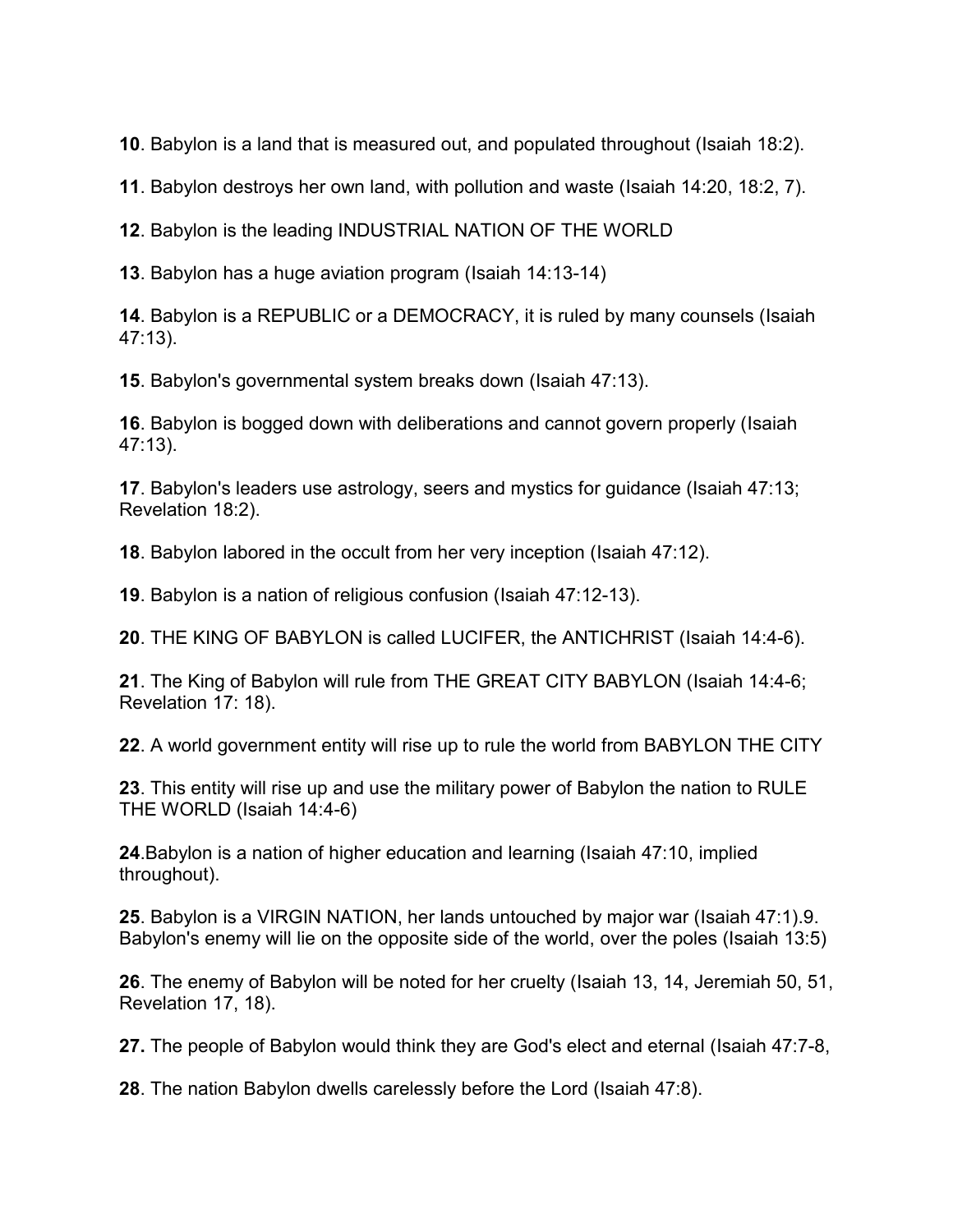**29**. Babylon becomes proud, haughty, and does not consider her end (Isaiah 47:7-8).

**30**. Babylon deals in the occult, in sorceries and drugs (Isaiah 47:9, 12; Revelation 18:23)

**31**. The people of Babylon are deep into astrology and Spiritism (Isaiah 47:12; Revelation 18:2).

**32**. Babylon's enemy will lie on the opposite side of the world, over the poles (Isaiah 13:5)

#### **Jeremiah prophesied:**

**1**. Babylon would be the center of a one world Luciferian religious movement (Jeremiah 51:44)

**2**. Babylon would be the youngest and greatest of the end time nations (Jeremiah 50:12). USA

**3.** Babylon would be the most powerful nation in the world (Isaiah 47, Jeremiah 50, 51, Revelation 18). USA

**4**. Babylon would be the HAMMER OF THE WHOLE EARTH (Jeremiah 50:23; Revelation 18:23). USA

**5.** Babylon would be the praise of the WHOLE EARTH (Jeremiah 51:41). USA

**6**. Babylon is a land rich in mineral wealth (Jeremiah 51:13).

**7**. Babylon is a / the leading agricultural nation of the world (Jeremiah 50, 51; Revelation 18).

**8**. Babylon is the leading exporting nation in the world (Jeremiah 51:13; Revelation 18).

**9**. Babylon is the leading importing nation of the entire world. (Jeremiah 50, 51; Revelation 18).

**10**. Babylon is a nation filled with warehouses and granaries (Jeremiah 50:26).

**11**. Babylon is the leading INDUSTRIAL NATION OF THE WORLD (Isaiah 13, 47, Jeremiah 50, 51; Revelation 18).

**12**. Babylon is noted for her horses (Jeremiah 50:37). Think Kentucky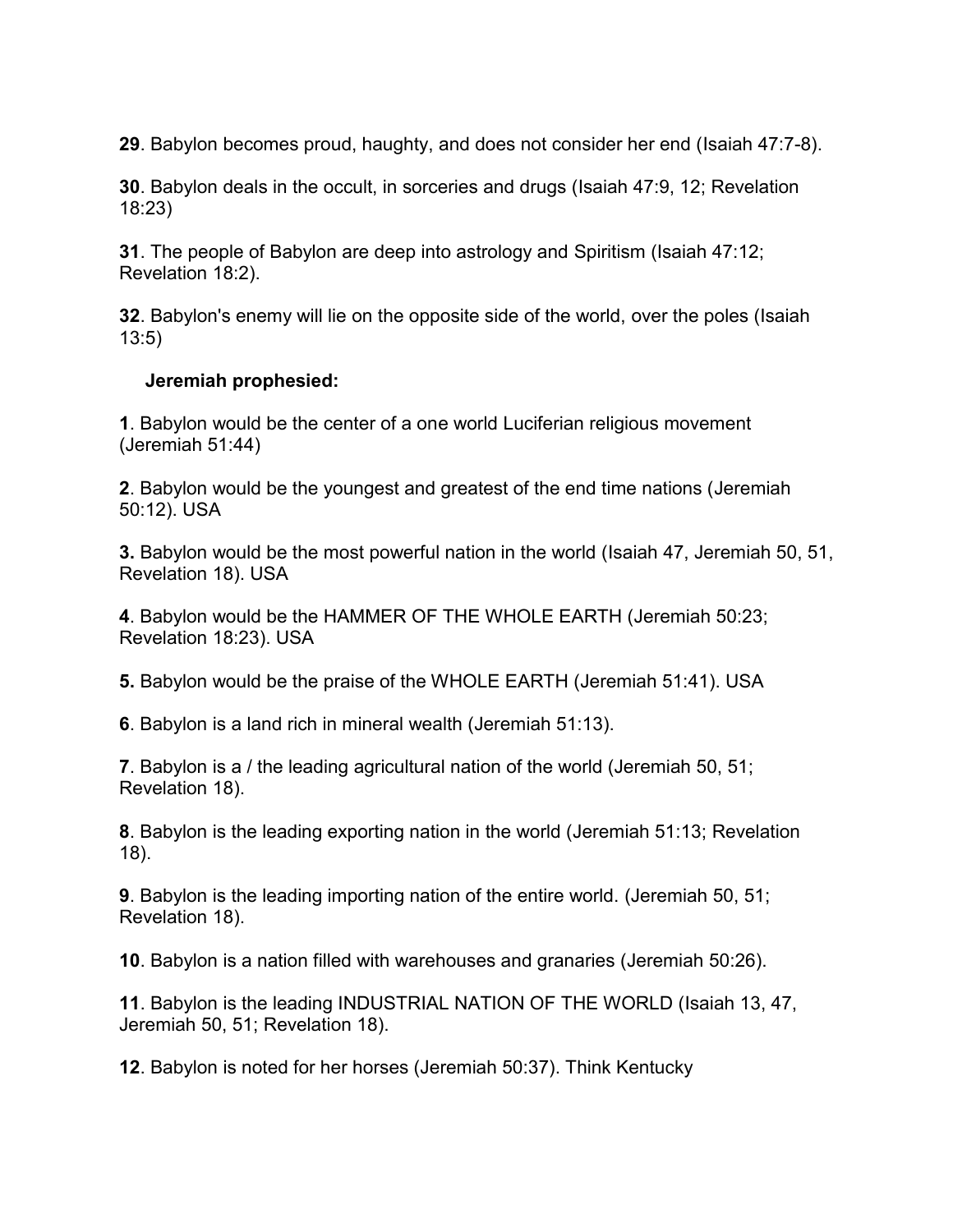**13.** Babylon is noted for her cattle, sheep and other livestock (Jeremiah 50:26, 27; Revelation 18:13).

**14**. Babylon is noted for her fine flour and mill operations (Revelation 18:13)

**15**. Babylon is a nation of farmers and harvests huge crops (Jeremiah 50:16, 26, 27).28. Babylon has a huge aviation program (Isaiah 14:13-14; Jeremiah 51:53; Habakkuk 1:6-10).

**16.** Babylon's skies are filled with the whisper of aircraft wings (Isaiah 18:1; Jeremiah 51:53).

**17**. Babylon has a huge space industry, has mounted up to the heavens; (Jeremiah 51:53).

**18**. Babylon fortifies her skies with a huge military aviation program (Jeremiah 51:53).

**19**. Babylon is portrayed as a leading in high tech weapons and abilities (Jeremiah 51:53; Habakkuk 1:6-10; implied throughout).

**20.** Babylon is a coastal nation and sits upon MANY WATERS (Jeremiah 51:13).

**21**. Babylon is nation filled with a mingled people (Jeremiah 50:37).

**22**. Babylon is a SINGULAR NATION founded upon OUT OF MANY, ONE (Isaiah 13, 47, Jeremiah 50, 51, Habakkuk 1).

**23**. Babylon was born as a CHRISTIAN NATION (Jeremiah 50:12).

**24**. Babylon turns upon its heritage and destroys it all in the end (Jeremiah 50:11).

**25**. Babylon's Christian leaders lead their flock astray in prophecy and salvation (Jeremiah 50:6; implied Revelation 18:2).

**26.** Babylon's Christian leaders are strangers in the Lord Houses of Worship (Jeremiah 51:51).

**27**. Babylon sets of detention centers for Jews and Christians and rounds them up for extermination (Jeremiah 50:7, 33; 51:35, 49; Revelation 17:6; 18:24).

**28**. Babylon has a mother nation that remains in existence from her birth to death (Jeremiah 50: 12). (ENGLAND)

**29**. The mother of Babylon has the symbol of the LION (Daniel 7:4; Ezekiel 38:13; Jeremiah 51:38; Psalms 17:12).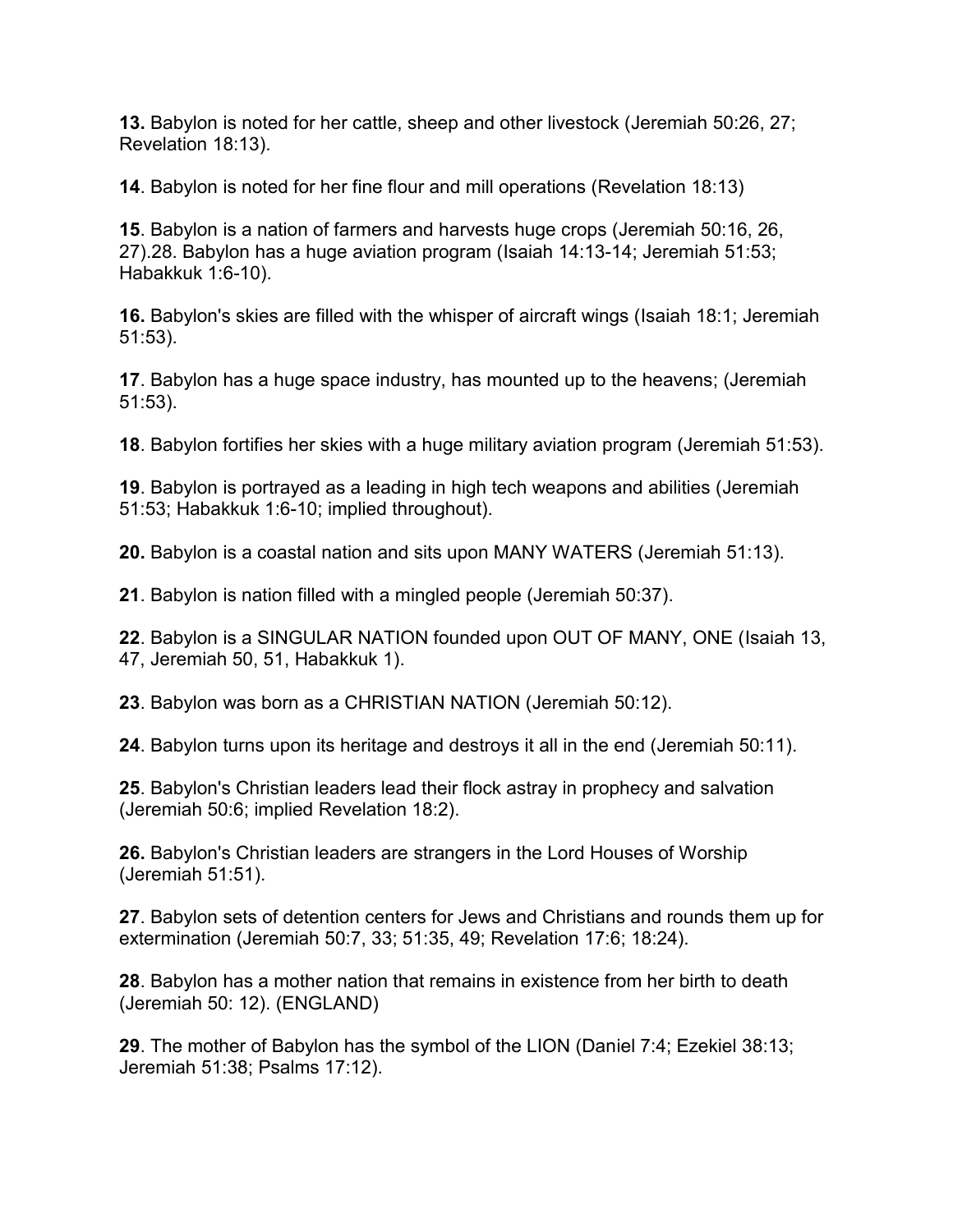**30**. The mother of Babylon will rule over her daughter her entire life (Daniel 7:4; Jeremiah 50:12). Follow the money, we are under total control of England's Banks, and have been since 1914

**31**. The mother of Babylon will be a state of major decline as the end nears (Jeremiah 50:12).

**32**. Babylon is considered to be a lion's whelp (Ezekiel 38:13; Jeremiah 51:38).58.

**33.** Babylon will have the symbol of the EAGLE and builds her nest in the stars (Daniel 7:4 EAGLE WINGS; Isaiah 14:13-14; Jeremiah 51:53). Who else has a space program as we do?

**34**. Babylon is a huge producer and exporter of automobiles (Jeremiah 50:37; Revelation 18:13).

**35.** Babylon is a nation of CRAFTSMEN, experts in their trade (Jeremiah 50, 51, Revelation 18:22).

**36.** Babylon is a nation with a GREAT VOICE in world affairs (Jeremiah 51:55)

**37** .Babylon will be instrumental in the setting up of Israel in the Middle East, and is the home of God's people (Jeremiah 50:47;51:45).

**38**. Babylon will have a major enemy to her north (Jeremiah 50:3, 9, 41).

**39**. The enemy of Babylon will also have a huge aviation military machine (Jeremiah 50:9, 14, Revelation 18:8, 18 implied throughout).

**40**. Babylon will have all of her borders cut off, and there will be no way of escape (Jeremiah 50:28; 51:32).

**41**. Babylon is land vast land with huge cities, towns and villages throughout (Implied throughout).

**42**. Babylon will have been a huge missionary nation for Jesus Christ (Jeremiah 50:11; 51:7).

**43**. Babylon would be a home to multitudes of Jews who leave (Jeremiah 50:4-6, 8; 51:6, 45)

**44**. The people of Babylon would not know their true identity (Jeremiah 50:6, implied throughout).

**45**. The people of Babylon would grow mad upon their idols (Jeremiah 50:2, 38; Habakkuk 2:18).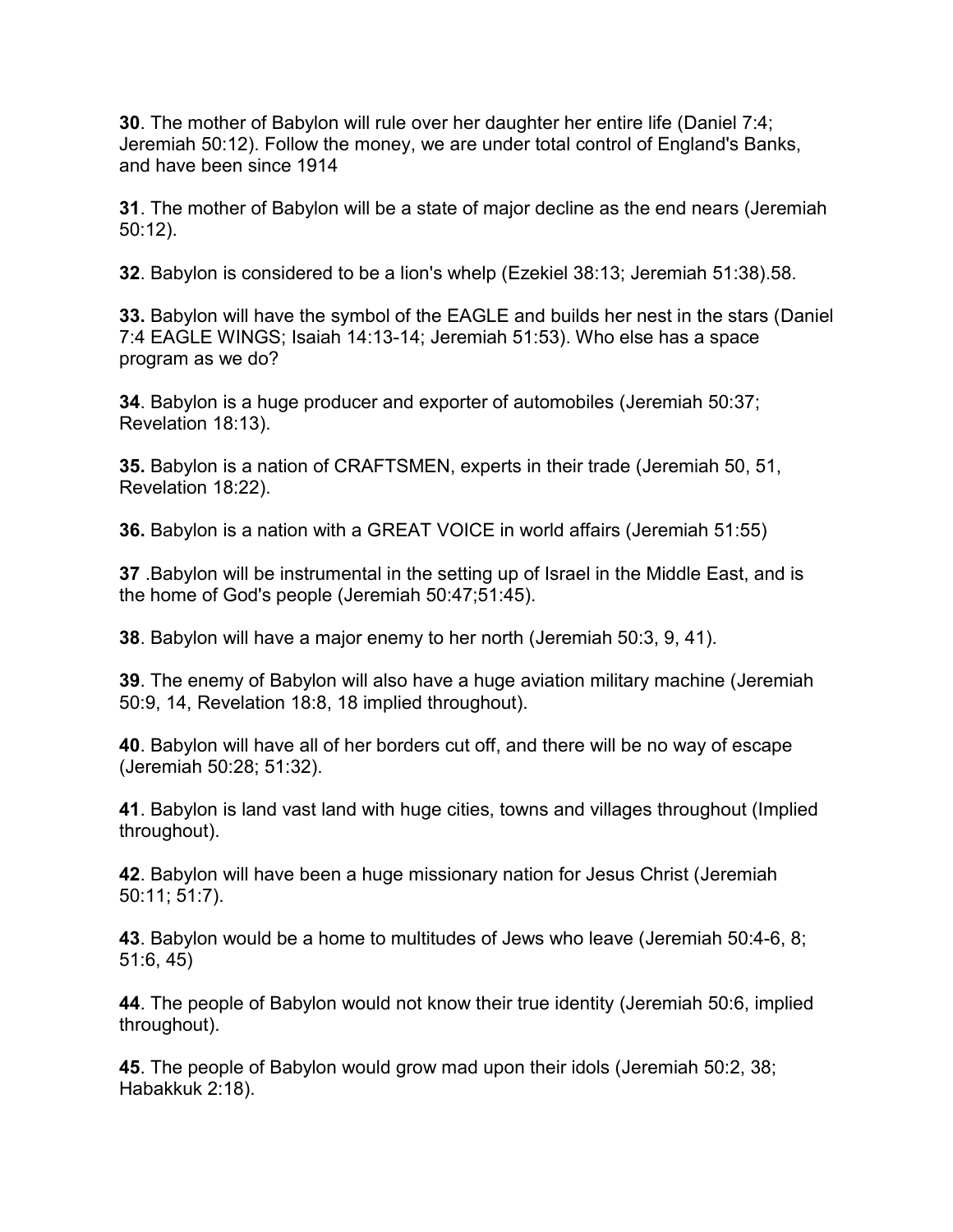**46**. How is the hammer of the whole earth cut asunder and broken! how is Babylon become a desolation among the nations! -Jeremiah 50:23

**47**. O thou that dwellest upon many waters, abundant in treasures, thine end is come, and the measure of thy covetousness. The LORD of hosts hath sworn by himself, saying, Surely I will fill thee with men, as with caterpillars; and they shall lift up a shout against thee. -Jeremiah 51:12-14

**48.** Plays a leadership role in Outer Space Exploration (Jeremiah 51:3)

**49.** Is where the world's leaders meet and assemble (Jeremiah 51:44)

**50.** Incorporated many aspects of the old Babylonian religion (Jeremiah. 50:2).

#### **The Apostle John said in the Book of Revelation:**

**1**. Babylon deals in the occult, in sorceries and drugs (Isaiah 47:9, 12; Revelation 18:23)

**2**. The people of Babylon would go into deep sins of all kinds (Revelation 18:5).

**3.** The people of Babylon would think they are God's elect and eternal (Isaiah 47:7-8, Revelation 18:7).

**4**. The people of Babylon would enjoy the highest standard of living in the world (Revelation 18:7).

**5**. Babylon will be destroyed by nuclear fire (Implied throughout)

**6**. Babylon is land vast land with huge cities, towns and villages throughout (Implied throughout).

**7.** The enemy of Babylon will be noted for her cruelty (Isaiah 13, 14, Jeremiah 50, 51, Revelation 17, 18).

**8**. The enemy of Babylon will also have a huge aviation military machine (Jeremiah 50:9, 14, Revelation 18:8, 18 implied throughout).

**9**. Babylon has a vast military machine (Jeremiah 50:36; 51:30; Habakkuk 1 & 2, Revelation 13:4).

**10**. This entity will rise up and use the military power of Babylon the nation to RULE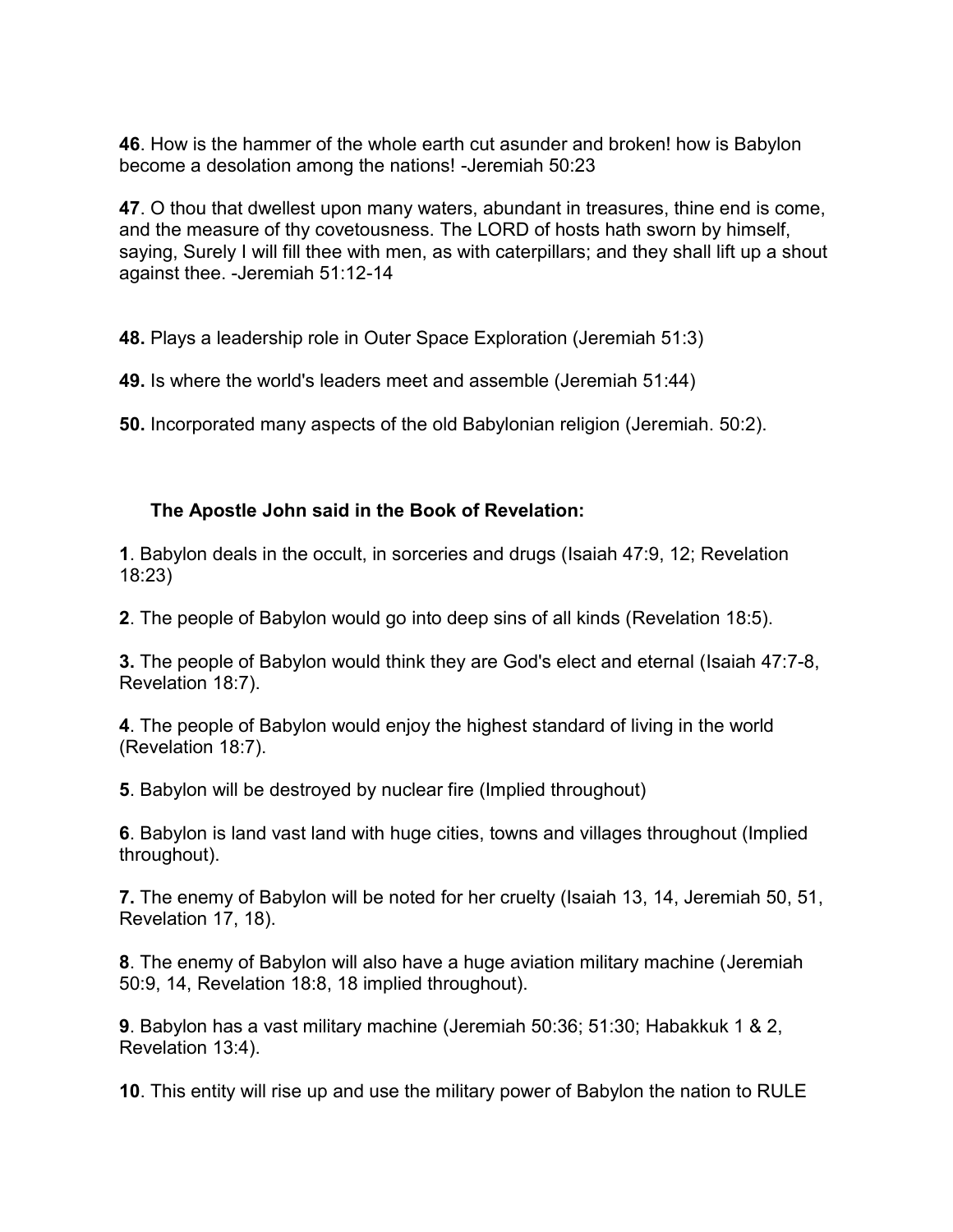THE WORLD (Isaiah 14:4-6; Habakkuk 1 & 2, Revelation 13, 17).

**11**. Babylon is a huge producer and exporter of automobiles (Jeremiah 50:37; Revelation 18:13).

**12**. Babylon is a nation of CRAFTSMEN, experts in their trade (Jeremiah 50, 51, Revelation 18:22).

**13.** Babylon is noted for her jewelry of gold and silver (Revelation 18:22).

**14**. Babylon is a huge importer and exporter of spices (Revelation 18:13).

**15**. Babylon is a huge exporter of fine marble products (Revelation 18:22).

**16.** Babylon is noted for her iron and steel production (Revelation 18:12).

**17.** Babylon has huge corporations that have bases around the world (Revelation 18:23, implied throughout)

**18.** A world government entity will rise up to rule the world from BABYLON THE CITY (Isaiah 14; Habakkuk 2, Revelation 13, 17, 18).

**19.** Babylon turns totally antichrist and is the leading antichrist power at the end (Revelation 18:2; Isaiah 14:4-6).

**20**. The King of Babylon will rule from THE GREAT CITY BABYLON (Isaiah 14:4-6; Revelation 17: 18).

**21.** Babylon turns upon its own people and imprisons and slays them by millions (Jeremiah 50:7, 33; 51:35; 39; Daniel 7:25; Revelation 13:7;17:6; 18:24).

**22.** Babylon sets of detention centers for Jews and Christians and rounds them up for extermination (Jeremiah 50:7, 33; 51:35, 49; Revelation 17:6; 18:24).

**23**. The people of Babylon are deep into astrology and Spiritism (Isaiah 47:12; Revelation 18:2).

**24**. Babylon becomes the home of all antichrist religions in the world (Revelation 18:2).

**25.** Babylon's Christian leaders lead their flock astray in prophecy and salvation (Jeremiah 50:6; implied Revelation 18:2).

**26.** Babylon falls to the occult just before her end by nuclear fire (Revelation 18:2)

**27**. Babylon's leaders use astrology, seers and mystics for guidance (Isaiah 47:13;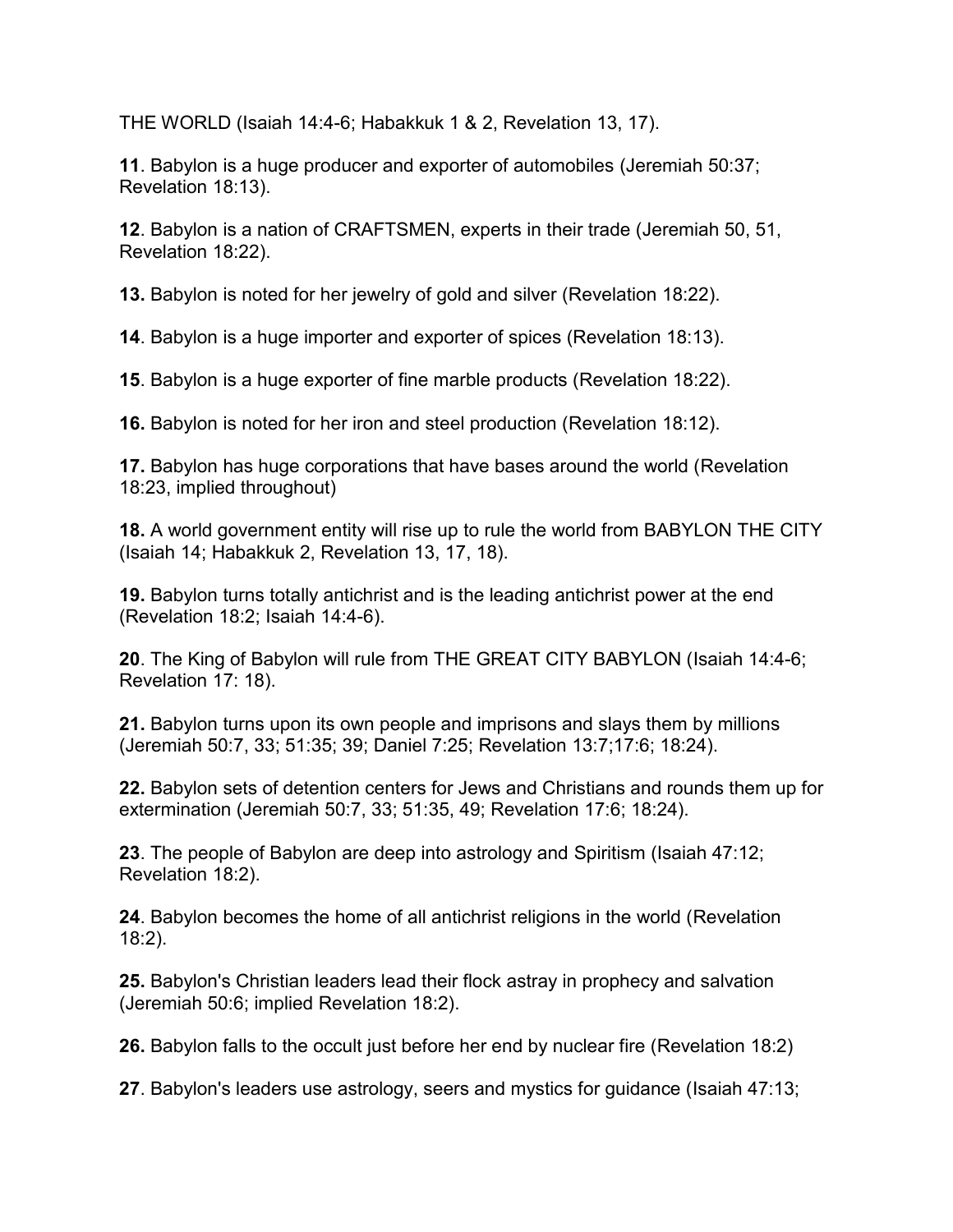Revelation 18:2).

**28.** Babylon trades with all who have ships in the sea year round (Revelation 18:17- 18).

**29**. Babylon is a nation filled with warm water seaports (Revelation 18:17-19).

**30**. Babylon is a huge exporter of MUSIC (Revelation 18:22).

**31**. Babylon's musicians are known around the world (Revelation 18:22)

**32**. Babylon is noted for her cattle, sheep and other livestock (Jeremiah 50:26, 27; Revelation 18:13).

**33**. Babylon is noted for her fine flour and mill operations (Revelation 18:13)

**34.** Babylon is the leading INDUSTRIAL NATION OF THE WORLD (Isaiah 13, 47, Jeremiah 50, 51; Revelation 18).

**35.** Babylon is the leading agricultural nation of the world (Jeremiah 50, 51; Revelation 18).

**36**. Babylon is the leading exporting nation in the world (Jeremiah 51:13; Revelation 18).

**37.** Babylon is the leading importing nation of the entire world. (Jeremiah 50, 51; Revelation 18).

**38**. Babylon is center of world trade (Jeremiah 51:44; Revelation 17:18; 18:19).USA

**39.** Babylon would grow to be the richest nation in the world (Revelation 18:3, 7, 19, 23). USA

**40**. All nations that traded with Babylon would grow rich (Revelation 18:3). USA

**41**. The merchants of Babylon were the GREAT MEN OF THE EARTH (Revelation 18:23). USA, all one need to do is look at the huge multi-national corporations that exist. American companies (merchants) the greatest on Earth.

**42**. Babylon would the QUEEN AMONG THE NATIONS (Isaiah 47:5, 7; Revelation 18:7). USA

**43.** Babylon would be the most powerful nation in the world (Isaiah 47, Jeremiah 50, 51, Revelation 18). USA

**44.** Babylon would be the HAMMER OF THE WHOLE EARTH (Jeremiah 50:23;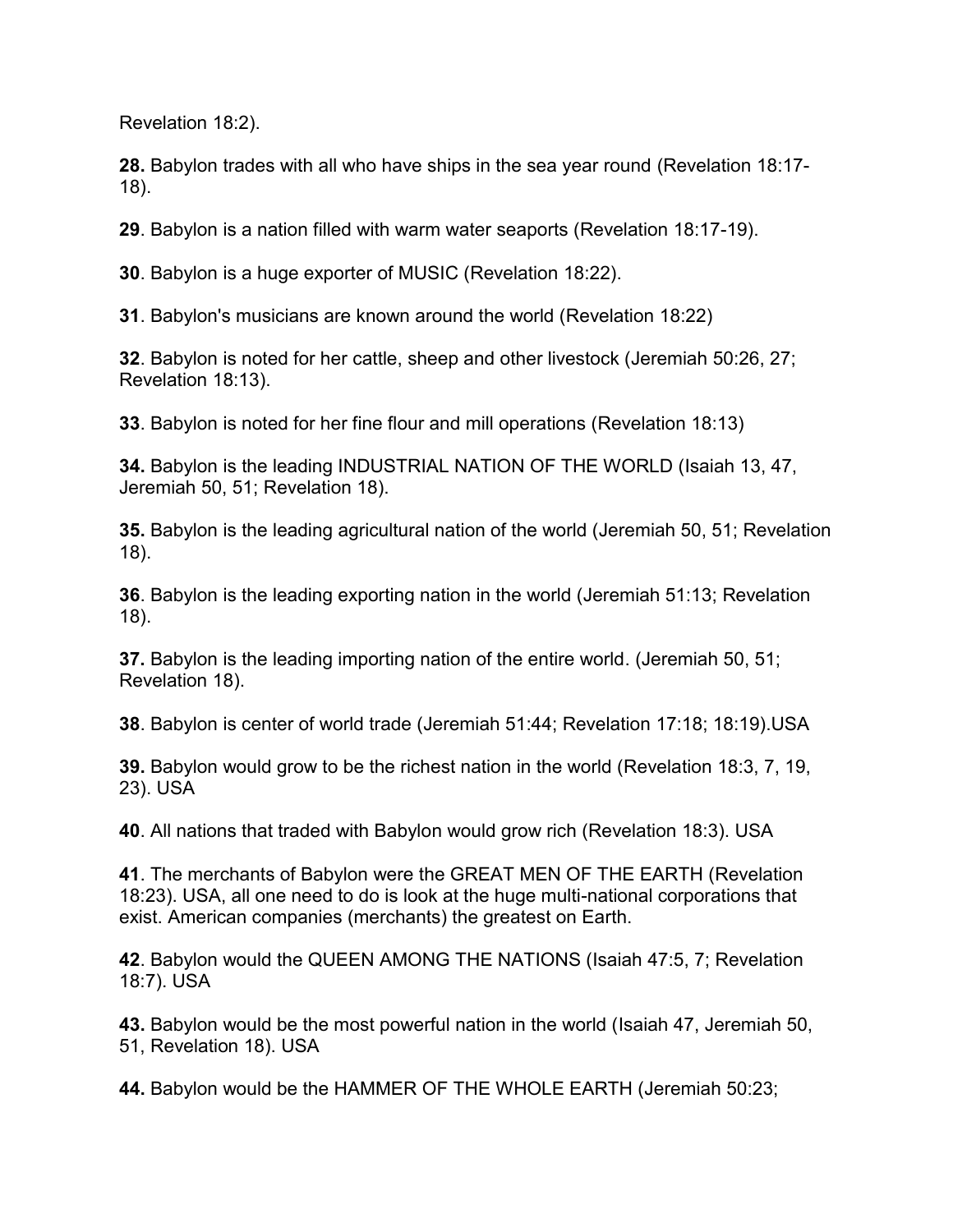Revelation 18:23). USA

**45.** Babylon would be the center for the move to a global economic order (Revelation 13:16).

**46**. The Great City Babylon would be the economic nerve center of the world (Revelation 18:3). New York is the Financial Capital of the World.

**47**. Babylon would be an END TIME GREAT NATION (Revelation 17, 18; Isaiah 13:6).

**48**. Babylon would have a huge seaport city within its borders (Revelation 18:17). New York harbor is the biggest in the World.

**49**. The Great City Babylon is the home of a world government attempt (Revelation 17:18). This can only be NEW YORK, where the United Nations sits.

**50.** Is considered intoxicating for its high society lifestyle (Revelation 17:2, 18:3,23)

**51**. Is noted for its elegant and extravagant lifestyle (Revelation 18:14).

**52.** Is noted for being a city/nation of immigrants from all over the world (Revelation 18:15).

**53.** Is noted for a massive population (Revelation 18:15).

**54**. Is noted for its importation of drugs (Revelation 18:23).

**55**.Is the leading center of Commerce (Revelation 17:2)

**56**. Is the leading center of imports and consumption (Revelation 18:11)

**57**.Is a leading center of manufacturing (Revelation 18:22)

**58**. Is the center for world trade in gold, silver, copper, oil, precious gems, cloth, clothing, fashions, lumber, containers, household items, furniture, wine, livestock, transportation, health products, cosmetics, spices, marble, irony, and iron (Revelation 18:11-13)

 There is no other city or nation on earth that could fulfill these requirements other than the United States of America. There are some who hold to the view this passage is referring only to New York City. In fact, it refers to both NYC and the entire nation. The term "city" translated from the Greek means city or nation. In this instance, it refers to a nation led by its chief city, which is New York City. So in some instances it is talking about New York City, and in others the nation itself. And if you're not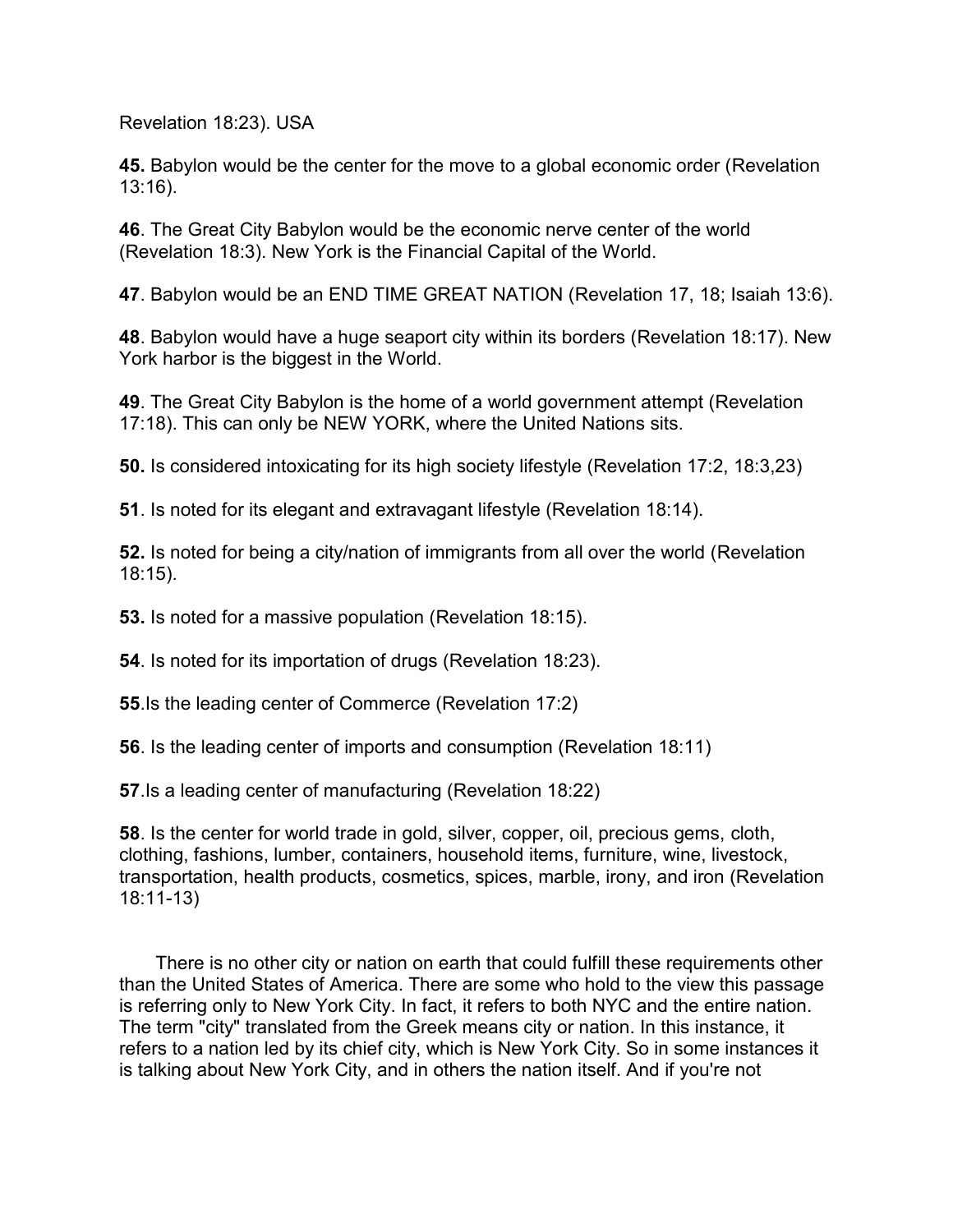convinced, go back and read all these prophecies again about the last great nation on earth.

 The Bible Codes confirm that America is Babylon, and that the beasts coming will rule here, will be here, and will take over and destroy this country on their way to global rule from Jerusalem.

 Isn't it amazing that there are over 100 prophecies that only one super power nation in the last days could fulfill and the churches tell you today that America isn't mentioned in last days prophecies? Insane.

 Neither does the Vatican fulfill these prophecies, Europe, or anyone else. The Lone Super Power now is the United States, and in the last days, which we are in, the lone super power of the world remains the United States. There isn't enough time for another nation to rise and fulfill all these requirements and become the lone super power of the world. Many scholars claim that the Roman Catholic Church is Mystery Babylon based on one verse in Revelation Chapter 17 that has been misunderstood by them. Mystery Babylon is the United States folks. And once you realize this, you soon learn how dominant America is in last days prophecies and what the truth is in regards to them.

Let's look at Revelation Chapter 17:

 And there came one of the seven angels which had the seven vials and talked with me saying unto me, 'Come hither; and I will shew unto thee the judgment of the great whore that sitteth upon many waters: (verse 1)

 The Apostle John is told by one of the seven angels holding the seven vials (known as the 7 bowl judgments) that he is going to show him the judgment of the great whore that sitteth upon many waters. The term whore is in reference to the Greek word "porne" which in English we use for pornography. In Greek it is also used for improper sexual relations which could mean anything sexual that occurs outside of marriage. To the Jews who consider their relationship with God as a marriage, then the term could also be used worshiping another god or deity. In other words, idol worship.

 Another thought is the fact that this nation has gone outside God and has aligned itself with someone or something else. In America, Satanism and witchcraft have become dominant, not to mention their alignment with Aliens and the forces of Satan in exchange for technology. America has over 129 deep underground military bases. How many of them are being used as joint military-alien bases? At least 32 including the Dulce Base in Dulce, New Mexico, Area 51 in Nevada, Los Alamos in Taos, New Mexico, and many others across the country.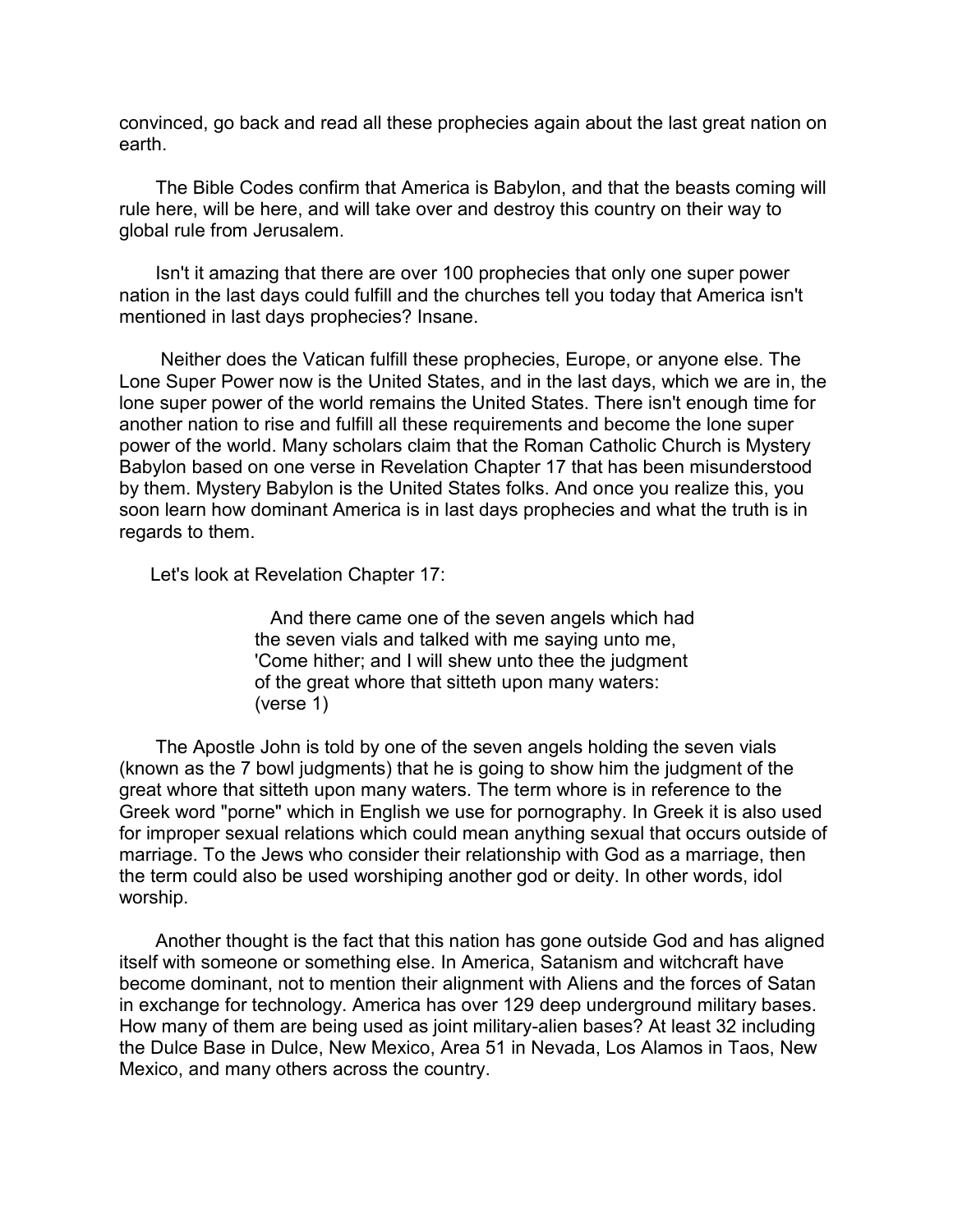The sentence "sitteth upon many waters" in Strongs it's #5204 which is figurative for many peoples. America is the melting pot of the world as far as immigration. We also are surrounded by fresh water from the Atlantic and Pacific oceans, the Great Lakes, and the Gulf of Mexico. Not to mention the many lakes, streams and rivers throughout this country. But the term 'waters' in relation to symbolism and Bible prophecy usually relates to people.

> With whom the kings of the earth have commmitted fornication and the inhabitants of the earth have been made drunk with the wine of her fornication (verse 2).

> This verse coincides with what Jeremiah said in 51:7 "Babylon has been a golden cup in the Lord's hand, that made all the earth drunken: the nations have drunken her wine; therefore the nations are mad."

 America has influenced the other nations of the earth to partake in her fornication. They are drunk with the wine of her fornication. They are filled with God's wrath as they partake in America's fornication which is adultery, fornication, homosexuality, lesbianism, intercourse with animals etc. and also idol worship. Worshiping things outside and contrary to the Lord.

 America is steeped in its masonic heritage with its masonic and satanic idols and symbols all over the land from the statue of Liberty to the dollar bill.

 Not only are the many perversions here spreading across the world, but the kings of other nations have also been negotiating their own treaties with the aliens and Satan's forces to gain technology from them.

 The Christian nations, or what were considered at one time to be Christian nations, have turned their backs on God and have climbed in bed with the devil. This gives him access and authority to rule over these nations and he's overtaken them all as he prepares to come to earth as the Antichrist. Even the Gentile nations have secretly gotten involved with the greed of having their own UFO technology.

> So he carried me away in the spirit into the wilderness: and I saw a woman sit upon a scarlet colored beast, full of names of blasphemy, having seven heads and ten horns (verse 3).

 The woman is sitting on the beast. She's dominating the red colored beast that is full of names of blasphemy and has seven heads and ten horns.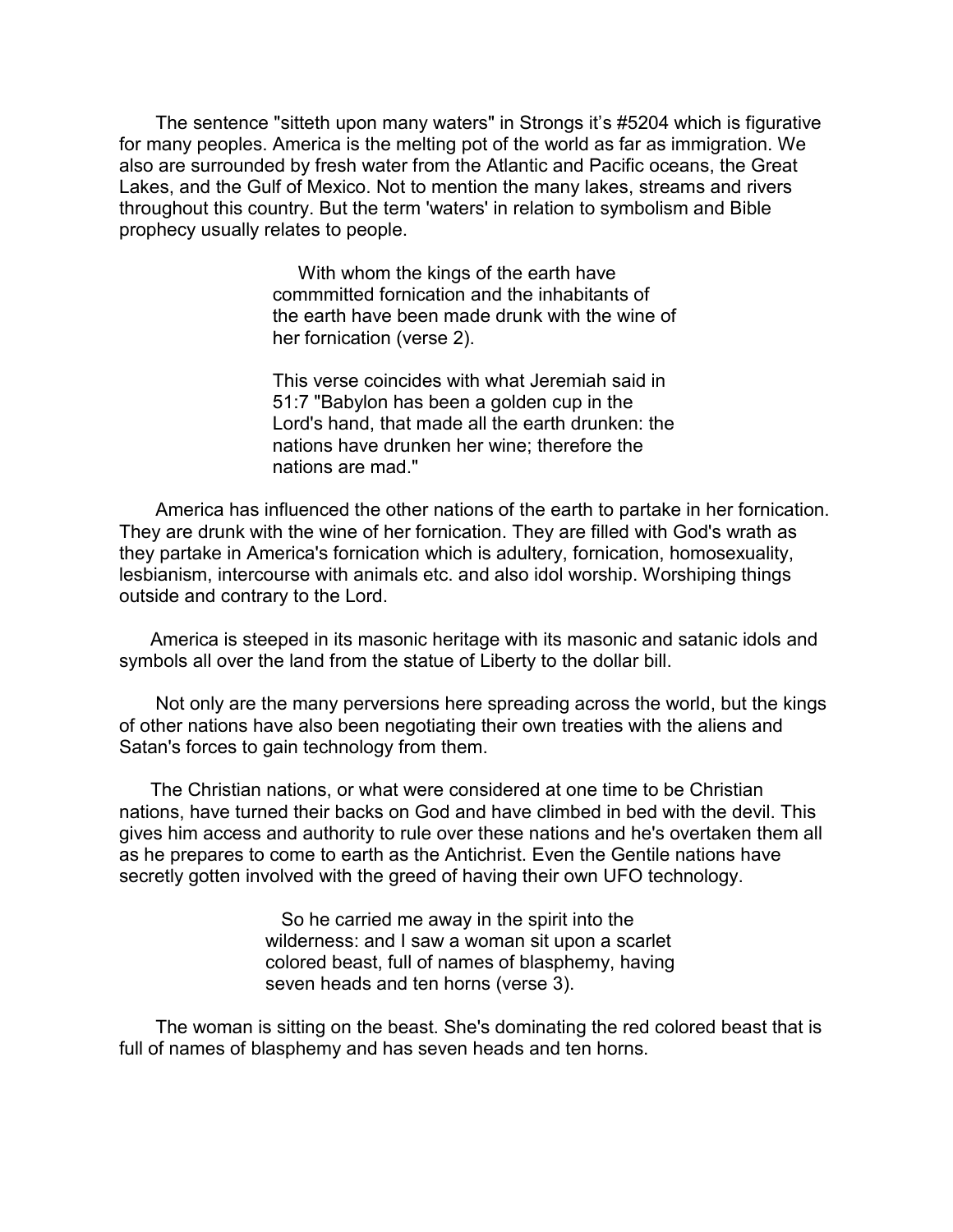The seven heads are seven mountains on which the woman sitteth as revealed further down in verse 9. The term mountains in symbolism can refer to a land mass or a political authority. In this instance, she sits in authority over 7 mountains, or land masses. The Seven continents. The final "Rome", the final great empire of the earth, will rule the earth, literally. The last great empire on earth will rule over all the continents on it. How? Economics, refer to Revelation 13 where the entire world must join the beast economic policy that originates from Babylon. Or, the United Nations that dominates and rules over the continents of the earth.

 Horns are symbolic of leaders. It could be signifying a 10 nation confederacy that America is in alignment with, or 10 leaders, a council, that rules and dominates. We have also seen where the United Nations has divided the world up into 10 spheres, and plan for a leader to each sphere.

 Still yet, Babylon sits on top of the UN and dominates her. Babylon the whore, dominates the beast and his 7 heads and 10 horns.

> And the woman was arrayed in purple, and scarlet, and decked with gold and precious stones and pearls, having a golden cup in her hand full of abominations and filthiness of her fornication (verse 4).

 The woman is dressed in purple and scarlet. In symbolic term purple represents royalty and in the last days, red represents the false Jews, the Edomites, and/or the isms such as communism, socialism, fascism, etc..

 Gold and jewelry signifies her wealth. The woman is seen as royalty. What does royalty have? Wealth, power, and authority and she contains Edomites and/or one of the isms. John even describes "having a golden cup in her hand" which is a trademark of the Statue of Liberty which was originally designed to hold a cup, but was changed to hold a torch instead to be a light in the harbor for ships for navigation. Cup is also used as a term for judgment. The term abominations means moral or physical pollutions. It is also just another term for sin. Abominations are sins. Fornication means impurity and/or idolatry. Idolatry in her unholy relationship with Satan, secret societies, aliens and fallen angels. America has many idolatries. She is filled with them.

 A nation holding a cup. She is holding judgment (perhaps meting out judgment on others as policeman of the world) filled with her many idolatries not to mention treaties with unholy Satanic alien beings. Yep, this sounds like America. Have we stooped this low? Yes.

> And upon her forehead was a name written, MYSTERY, BABYLON THE GREAT, THE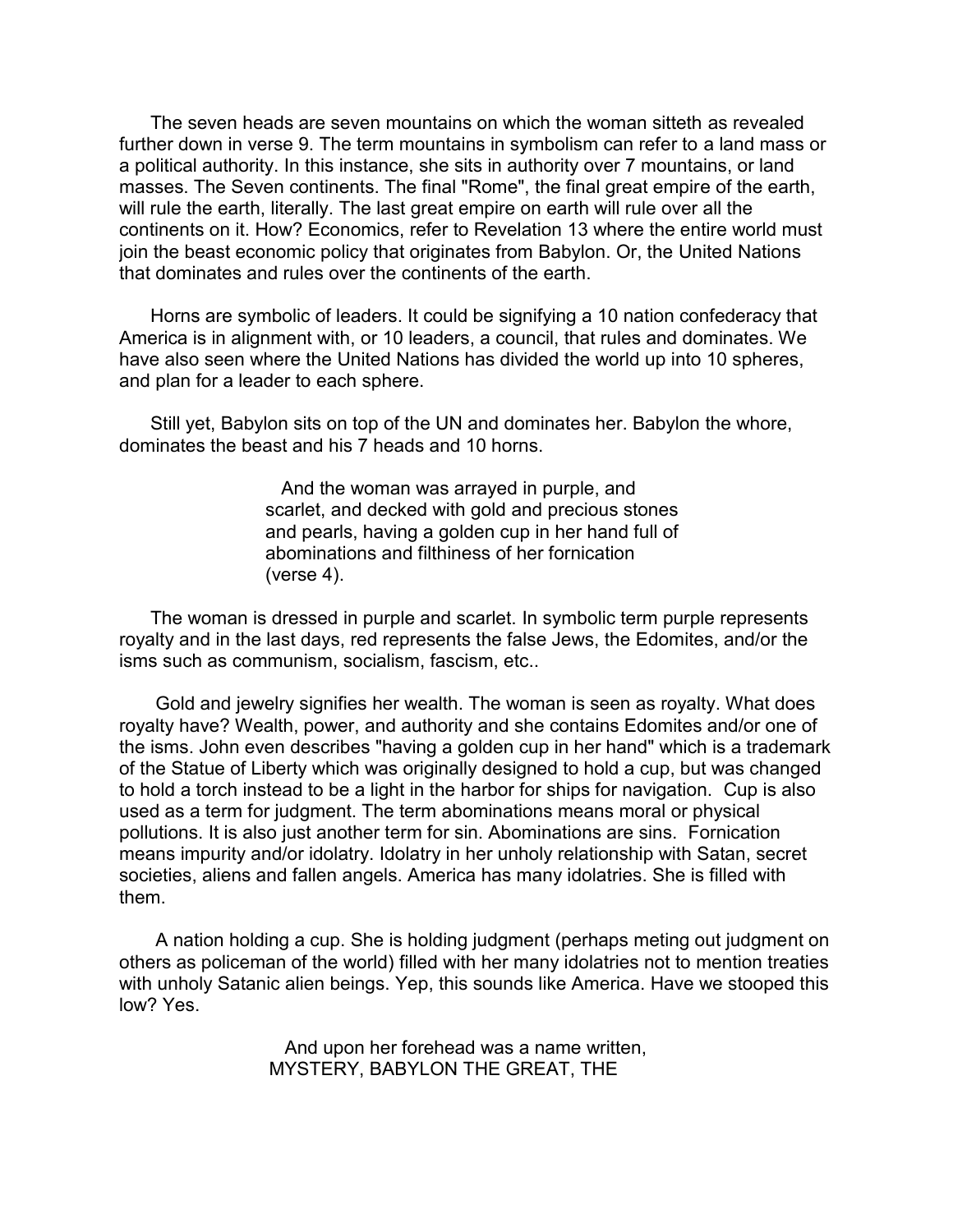#### MOTHER OF HARLOTS AND ABOMINATIONS OF THE EARTH" (verse 5).

 I view this verse a bit differently than most. The term Mystery always seems to have an occultic connotation to it. Or it can mean a secret. In this instance I think we can let it speak for itself since it is in regards to unholy Satanic ridden Babylon in that it is a mystery is in regards to the occult. Or even that it operates, secretly (although getting more out in the open) through satanic secret societies that worship the devil. Not to mention the shadow government that operates behind the scenes in alliance with Lucifer and his alien forces.

 In other words, Mystery, or Occultic Babylon the Great. The term harlots is another term used for prostitutes. These kinds of terms are almost used in regards to religious terms. I have seen in the Bible Codes where the Hebrews use the term such as prostitution for those who prostitute the Bible. It has a religious and sexual meaning. But in this instance, I am led to believe it is the religious one.

 America, the Mother of Prostitutes. The Mother of all those who prostitute the Word of God, or Him. Some of you cannot fathom the idea that America is this evil. You hold this country in high esteem with all its pastors and religious leaders, our churches, radio and television networks that seemingly teach and preach His Word and about Him to the world. But once you get away from the religious programming and start seeking Him for the truth you realize how evil our religious system is and how these false doctrines that most of our religious leaders and churches teach today are leading people to the pit of hell and not to HIM. And until you do that you will not understand the significance of this verse. These prostitutes are the false prophets and false shepherds leading this country, and going out into the world, evangelizing and leading people to the pit of hell instead of to Him. They are preaching a false gospel and a different Jesus than the one He came here as. Yahweh told me, "They proclaim My Name, but they know Me not!" It is that horrifying and that simple.

 And if this isn't enough to prove to you that this entire passage of Scripture is talking about America, read the book *America, The Babylon* by R.A. Coombes as he goes into an in-depth study on our masonic Statue of Liberty (a representation of the goddess Ishtar) that alone fulfills all the identifying characteristics of this Babylon of the future. It will shock you to learn that the founding of this country from the start had its roots in occultic origins. Not to mention the layout of Washington D.C. and the capital-temple of D.C. dedicated to the goddess Ishtar when constructed.

> And I saw the woman drunken with the blood of the saints, and with the blood of the martyrs of Jesus: and when I saw her, I wondered with great admiration" (verse 6).

 America is intoxicated, drunken with the blood of the Saints. And you thought this was a religious nation? Things are going to change. Through martial law and the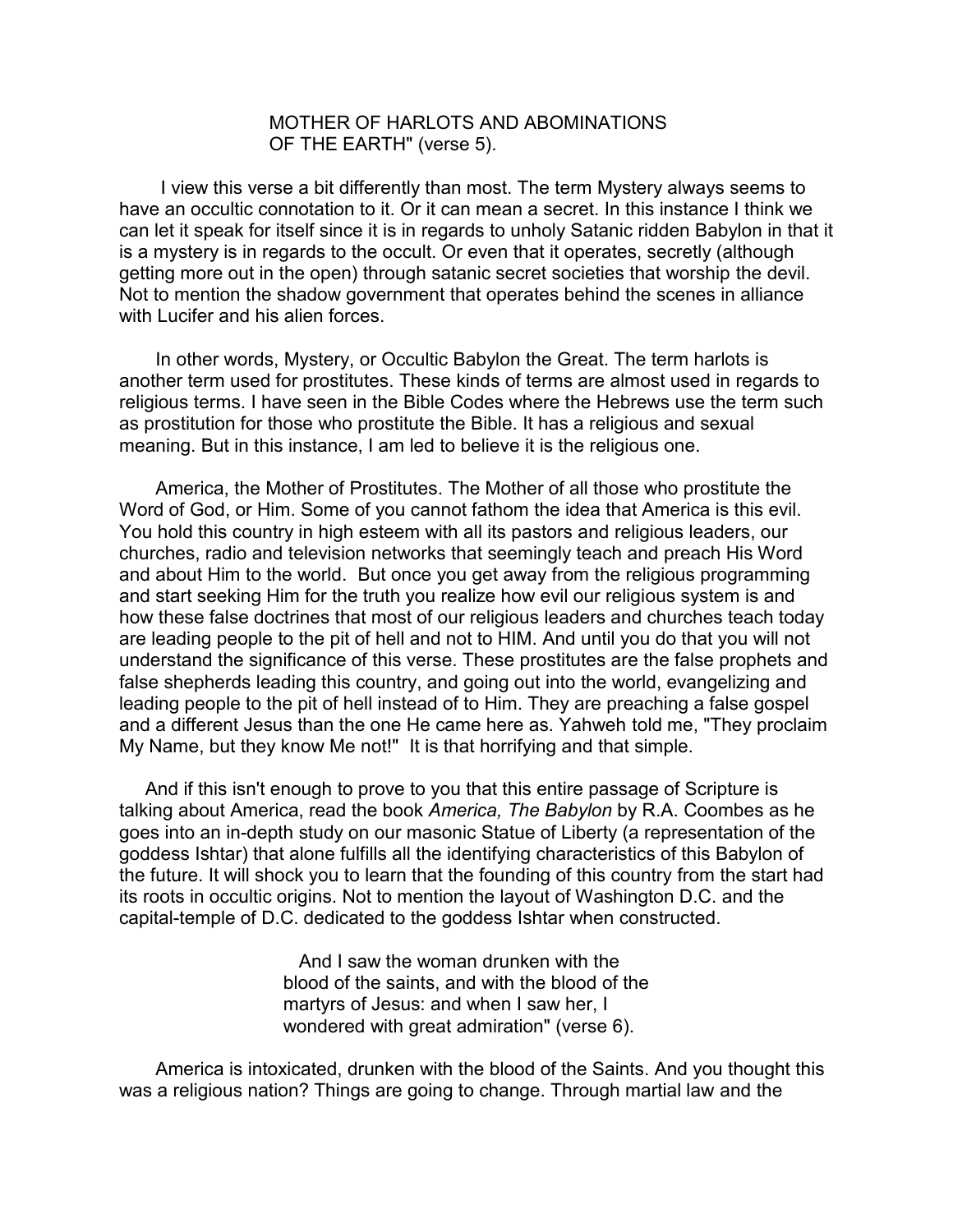targeting of the saints through Patriot Acts 1 and 2, tens of thousands, even millions will be killed and become martyrs for the Lord.

 Since the 1980s under Operation Rex our government has built internment camps across the country to hold 'resistors of the New World Order." All those it deems, through their massive profiling over the years, who will resist the rule of the NWO. This fulfills Jeremiah's prophecies about the last nation building internment camps and slaughtering millions of its own people.

 When disasters start to strike this country and cities start going under martial law, they will implement their plans of eliminating Saints and Patriots who they have profiled and listed as being likely resistors of the New World Order. How did they compile their lists? Church records of members (who are required to give the state lists of all those who tithe to them or give them money). Also various other ways, simply put, they spy on people. They spy on what you read, what websites you visit, what groups you belong to, etc. They even record your phone conversations and read your emails. Over the years the NSA and FBI have compiled records on just about every person in the United States. And from these records they have compiled extermination lists and have you targeted by your social security number.

 Now do you realize the real reason for road blocks? When they want to target those on red lists (immediate extermination) they will set up road blocks to find them. When they stop your car they will run your SSN# to see if you are on the list. There are 3 lists, red, blue and green (some say it's yellow). Those on the red list are to be arrested and taken to an extermination facility immediately, no questions asked. Those on the blue list are taken to holding camps where they will be processed for extermination. Those on the green list are considered to be NWO friendly and not a threat.

 The Satanic New World Order crowd fully intends on killing up to 60 million Americans to establish their control here in America without the hassles from possible resistors. And they have the facilities and capability to do so. And they did it all with taxpayer money and under the noses of the people.

 When it says John wondered at her "with great admiration" it is not that he was impressed, he was flabbergasted! In the literal Greek translation it reads, "I was astonished beyond astonishment." He is disgusted at the ability, scope, and depth to which the saints will be murdered in America.

> And the angel said unto me, Wherefore didst thou Marvel? I will tell thee the mystery of the woman, and of the beast that carrieth her, which hath the seven heads and ten horns" (verse 7).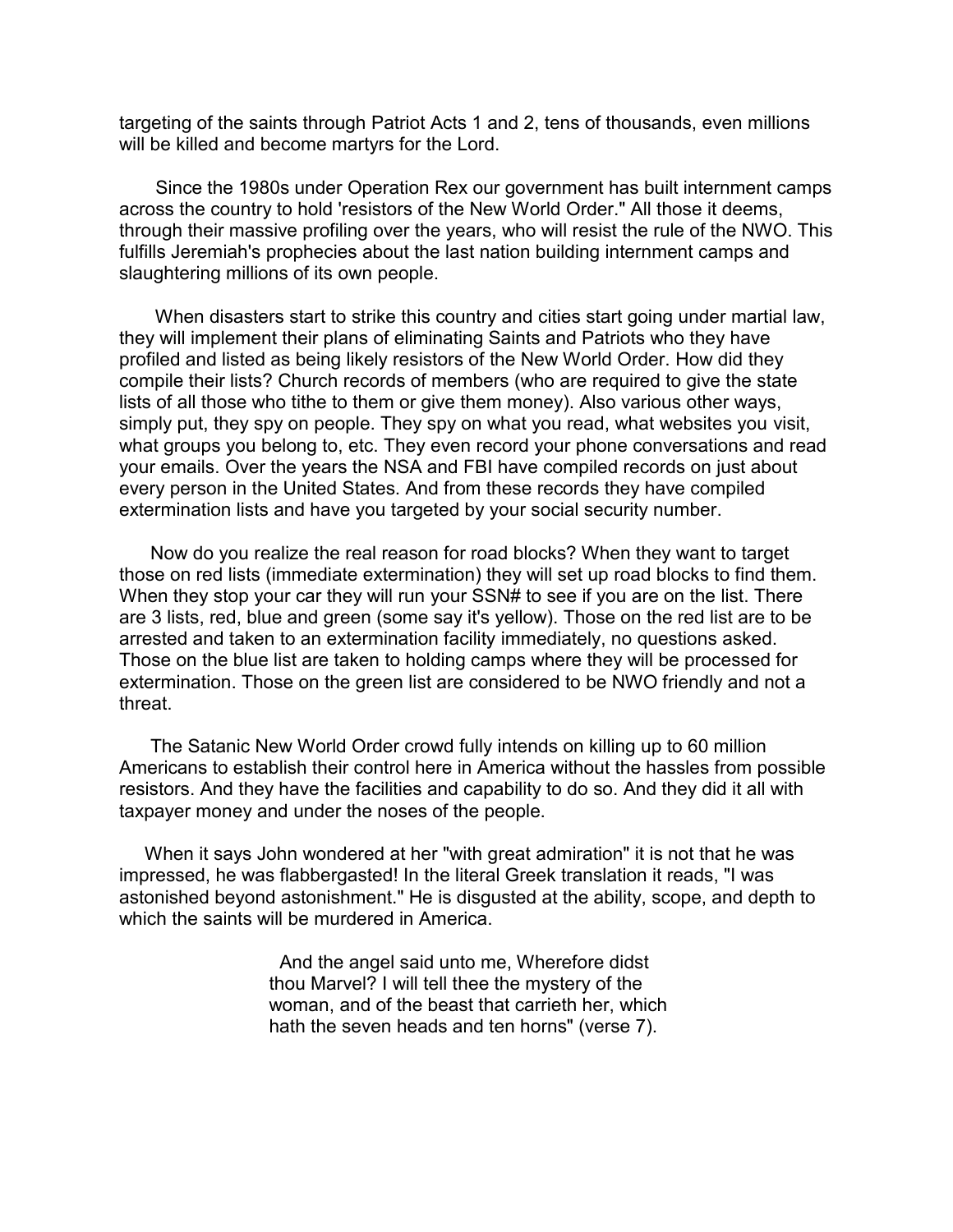In the previous verse it said the woman sits on the beast. In this one it says the beast carries her. Pretty much it means the same thing. Picture a horse and it's rider.

> The beast that thou sawest was, and is not; and shall ascend out of the bottomless pit, and go into perdition: and they that dwell on the earth shall wonder, whose names are not written into the book of life from the foundation of the world, when they behold the beast that was, and is not, and yet is" (verse 8).

 This verse is a verb nightmare. It goes back and forth between the past, present and future. The Beast is going to come out of the bottomless pit, which is the abyss, which is space. An "alien." Those on the earth, who are not Yahweh's, will fall into the deception and lies that this alien speaks and worship him. If you read my previous book on the False Prophet and NESARA agenda of the Omegans, you will recognize an alien called Maitreya, St. Germaine, St. Sananda, whatever name he uses that comes as the False Prophet. He will come proclaiming He is Jesus, the Messiah, (or whatever prophet each religion in the world is waiting for to come). He will deceive them all. When the Antichrist comes he will come as "God the Father." The false prophet "Jesus" will decieve the world into worshipping the "Father" Antichrist.

> and here is the mind which hath wisdom. The seven heads are seven mountains, on which the woman sitteth (verse 9).

 Ok so we already know this from the previous verse. The seven head of the beast are seven mountains. This one verse is what throws most people off into thinking it is referring to the Vatican. The area of the Vatican is surrounded by 7 hills, not mountains. There are no mountains in Rome, if you were to take the term literal. In this instance, it is symbolic because we are being told that the woman sitting on the beast has authority over the entire world, all 7 continents. Something no previous empire had ever accomplished. Also, the term beast is masculine. It is referring to a person.

 The woman rides the beast. Her power is unchallenged. She's in control of this beast. The woman is a nation. What kind of power? In economics, military, and influence. She is a lone super power.

> And there are seven kings: five are fallen, and one is, and the other is not yet come: and when he cometh he must continue a short space.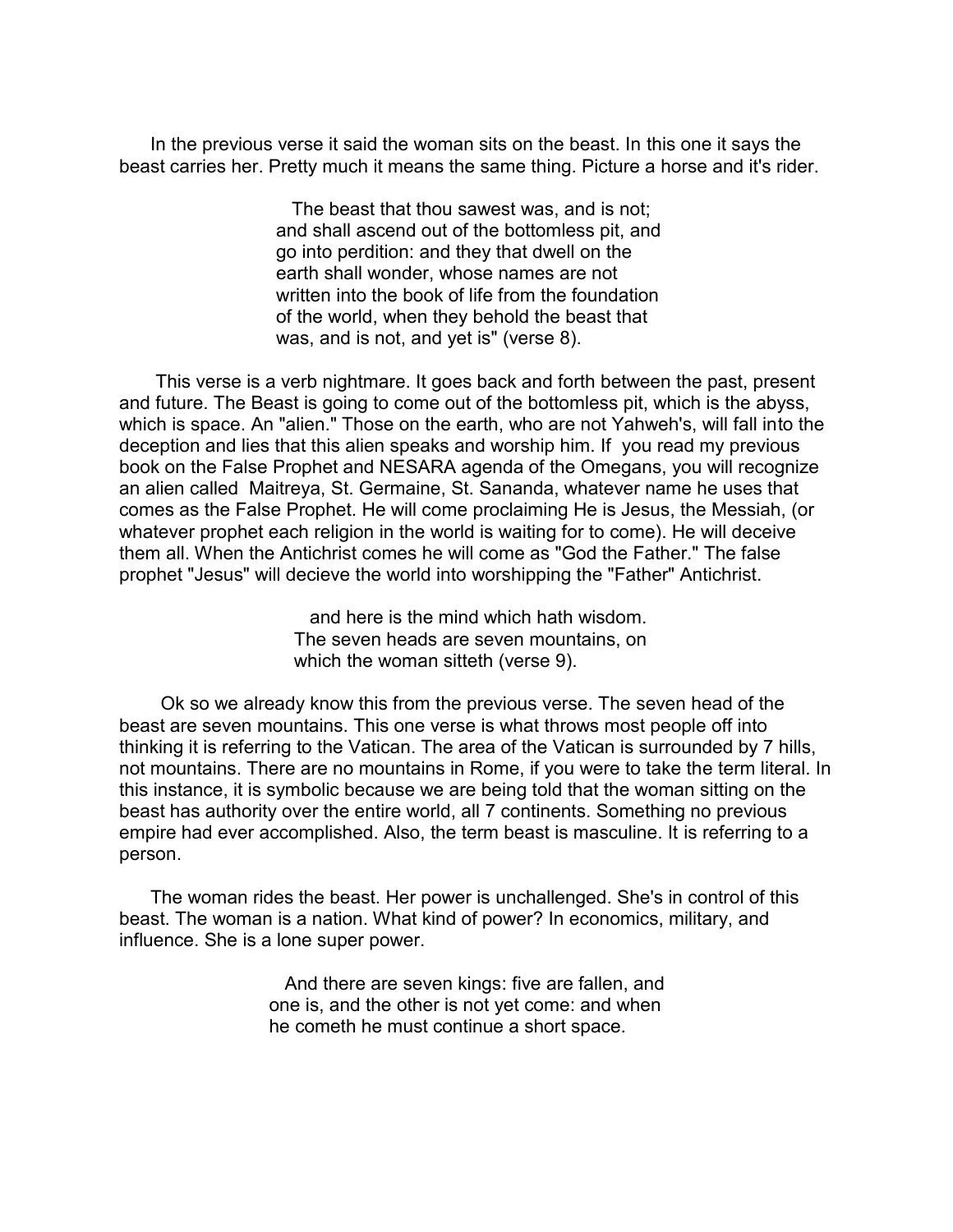And the beast that was, and is not, even he is an eighth, and is of the seven, and goeth into perdition (verses 10 and 11).

 These seven kings represent the 7 empires of the past and the "present" as in relating to John's time, which is approximately 90 A.D. or sometime towards the end of that century. Some put John's book anywhere from 78 to 98 A.D.

 The ruling empires of the past were Egypt, Assyria, Babylon, Persia, and Greece. At John's time, the ruling empire was Rome.

 So what is the seventh ruling empire? The beast is from the seventh and becomes the eighth himself. I believe the New World Order is the seventh and the NWO is being dominated and run by America. The beast comes out of the 7th great ruling empire. America is the lone super power today. There is no other empire since ancient Rome that has dominated the earth as America has. Notice the beast is a king. It is the Antichrist that comes from the last great ruling empire on earth, America.

> And the ten horns which you sawest are ten kings, which have received no kingdom as yet; but receive power as kings for one hour with the beast.

 These shall have one mind, and shall give their power and strength to the beast.

 These shall make war with the Lamb, and the Lamb shall overcome them for He is Lord of lords, and King of Kings: and they that are with him are called, and chosen, and faithful (verses 12-14).

 The 10 horns are 10 kings who receive power as kings for a short time with the beast. The Greek word used, "basileis" doesn't always refer to kings in particular, but to leaders. They have no kingdom as of yet. In other words, they are representatives or ambassadors from other countries who become appointed by the beast as those countries "kings."

 So what happened to the 10 countries previous kings? It doesn't say. But they are replaced by these new ones. Or, perhaps, since they have no kingdom, they are appointed as an interim leader over a particular area or kingdom as a representative of the beast.

 In other words, the beast creates a council of 10 people and each of these people becomes a representative for him over a particular country. Or, as with the UN who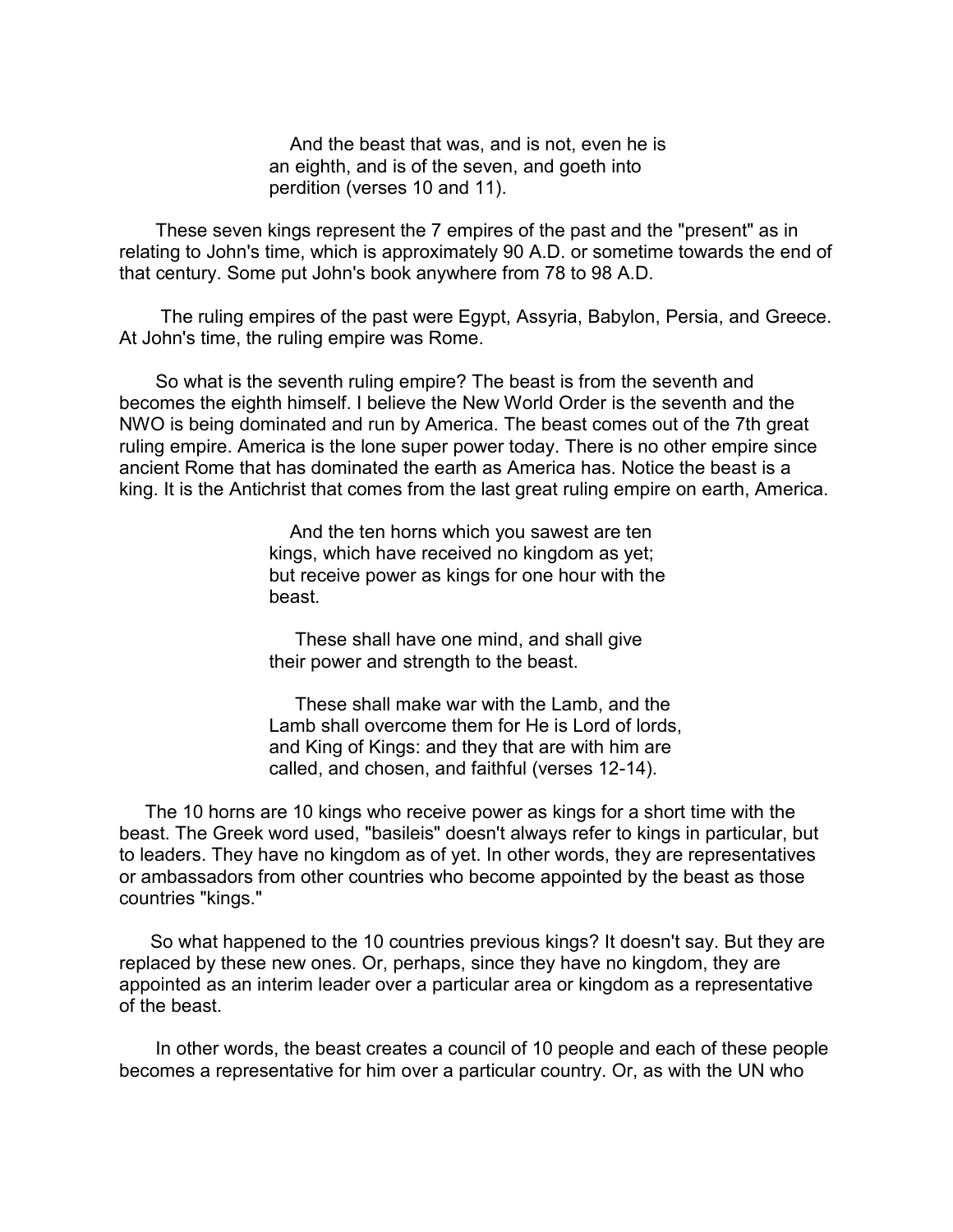has on paper already divided the world up into 10 areas, each king becomes a leader/representative of one of these areas.

 The passage says these kings all have one mind and give their power to the beast. This means they are all in agreement with each other and give their power and strength to the beast. They form an alliance. They give him control or full support of their militaries and financial backing.

 So we have 10 people, who are awarded control of 10 countries, and then they give that countries military and full support to the Antichrist beast. Doesn't make sense does it? But that is what happens.

 And what do all these geniuses decide to do? To make war with the Lamb, the real Messiah Jesus Christ, Yahushua. They proclaim war on the Son of God.

Not too bright are they?

 And he saith unto me, The waters which thou sawest, where the whore sitteth, are peoples, and multitudes, and nations, and tongues (verse 15)..

 The angel is telling John that the waters where the whore sits contains people of all nations, races and languages. These people are in her land. In other words, where the whore rules from, contains people of all races and languages. It contains immigrants from around the world. America is the only nation in the world ever referred to as the melting pot for exiles and immigrants.

> And the ten horns which thou sawest upon the beast, these shall hate the whore, and shall make her desolate and naked. And shall eat her flesh and burn her with fire.

> For God hath put in their hearts to fulfill his will, and to agree, and give their kingdom unto the beast, until the words of God shall be fulfilled (verses 16-17).

 Ok, now remember the beast is a person, masculine tense, the whore is a nation. The Beast comes OUT of the nation. He's from the nation itself. He goes and makes a 10 nation alliance, to destroy his own nation.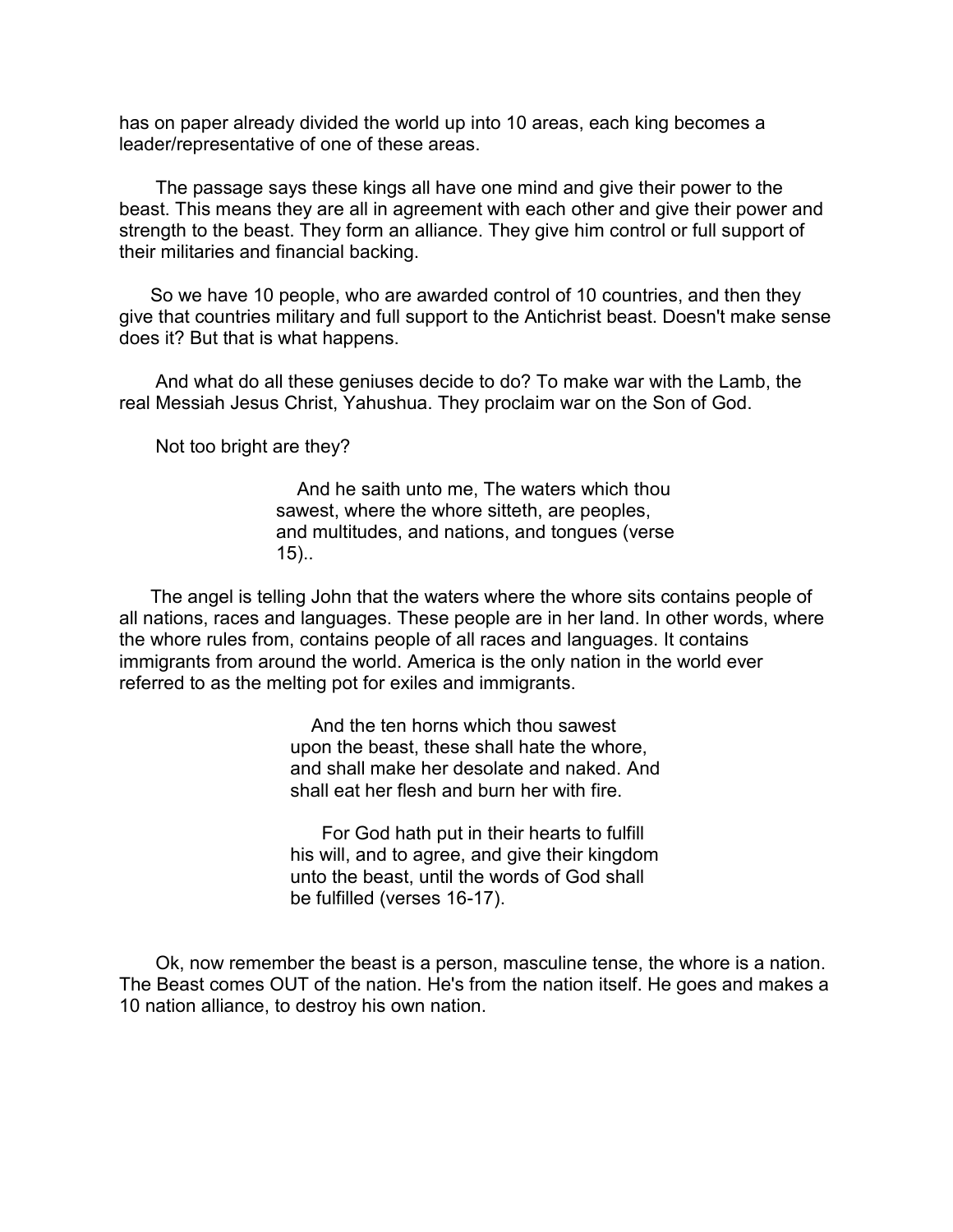Why? Because he's a traitor? Well yes, but also because he subverted it to begin with as a leader/president so he could do exactly what he's going to do, turn around and destroy it.

 He rises to political authority through America, as the President of the United States no doubt, then makes an agreement and an alliance with the heads of 10 other countries to destroy his own country.

 Remember, the woman (nation) rides the beast. She controls him. He hates her, (the nation) and so burns with her fire.

 Doesn't make sense does it? But that is exactly what happens. As president he makes her desolate and naked. He makes her desolate through the murder of thousands, perhaps millions of the saints, then pulls her defenses down so she can be attacked and destroyed.

 Another thing is this. One of the things I have seen over and over in the Bible Codes is that when the President of the United States originally dies (Revelation 13), a formal state funeral is given and he is replaced as president by someone else. When he comes back as "God" but we know him as Satan incarnate as man, the Antichrist, he no longer has a position of authority. Someone else has already replaced him as president. Besides, when he comes back the False Prophet claims this beast arriving is "God" returning to earth to build his kingdom on earth, so that changes things quite a bit on the world scene.

 The theatrics involved with bringing the former president of the USA back to earth as God would warrant an Oscar nomination. It involves technology from a gramophone at the space station to announce his arrival to theatrical light and image effects from H.A.A.R.P. This whole charade is known as the Blue Beam Project and they have been working on perfecting it for years.

 All of this stuff has been well planned in advance. In fact, it is American taxpayer money and the illegal sale of drugs and child pornography that has funded not only the preparation and the coming war on the saints, but the arrival of Satan as God in a spectacular display of technology with light and sound affects all the way from space to the earth

 From what I have seen, when he returns he is at odds with the person who replaced him as president of the United States. They do not get along. I don't know if he stays in America, but we know what he does when he comes back. He makes an alliance with 10 other people, appoints them as leaders of the countries they are from or UN spheres, and then destroys and attacks America.

> And the woman which thou sawest is that great city which reigneth over the kings of the earth (verse 18).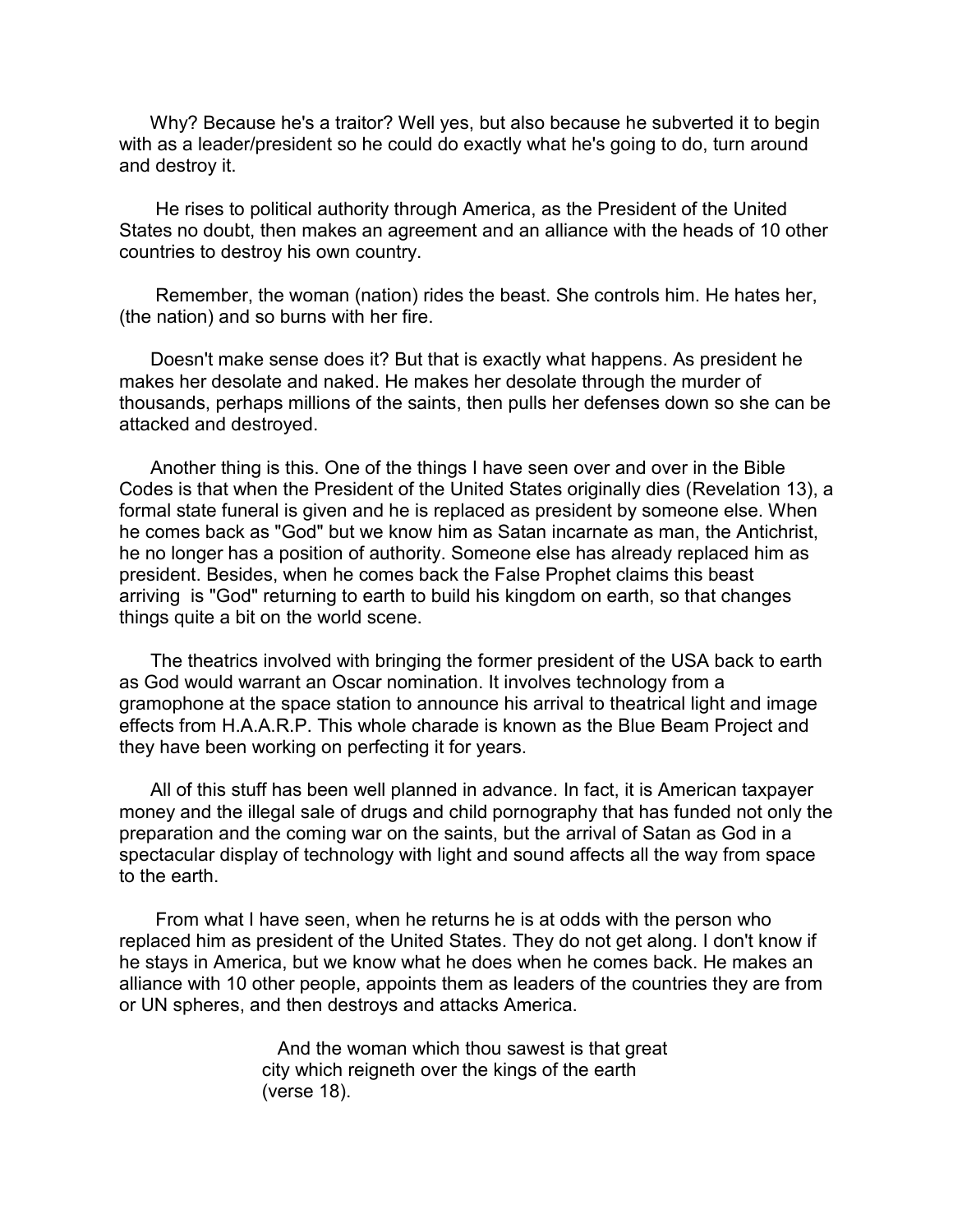Remember the term city also means nation. So it can be a literal city, or the chief city inside of a nation, or the nation itself. In this instance it's back to New York City itself and speaking of the United Nations, which by then, might be in rule over the nations of the earth. Right now it's a joke. But that could change.

 If not, then it would be referring to Washington D.C. the political capitol of Babylon and the governing center of the New World Order.

 I don't think the Scriptures were unclear about who the last days Babylon was going to be. I don't think you could describe America any better than this. Why won't your church leaders tell you? Because they are the Harlots in cahoots with the devil to keep you in the dark or just plain ignorant of what the Bible really says. If you could read over the 100 prophecies describing the end times nation in power and recognize it as America, why can't they? Get out of the churches and back into Yahweh. The last days churches as signified by the church of Laodicea in Revelation chapter 3 are not of Him. He is seen standing outside the door of them. In other words, HE IS NOT IN THEM.

**21** And there fell upon men a great hail out of heaven, *every stone* about the weight of a talent: and men blasphemed God because of the plague of the hail; for the plague thereof was exceeding great.

# **Revelation Chapter 17**

**1** And there came one of the seven angels which had the seven vials, and talked with me, saying unto me, Come hither; I will shew unto thee the judgment of the great whore that sitteth upon many waters: **2** With whom the kings of the earth have committed fornication, and the inhabitants of the earth have been made drunk with the wine of her fornication. **3** So he carried me away in the spirit into the wilderness: and I saw a woman sit upon a scarlet coloured beast, full of names of blasphemy, having seven heads and ten horns. **4** And the woman was arrayed in purple and scarlet colour, and decked with gold and precious stones and pearls, having a golden cup in her hand full of abominations and filthiness of her fornication: **5** And upon her forehead *was* a name written, MYSTERY, BABYLON THE GREAT, THE MOTHER OF HARLOTS AND ABOMINATIONS OF THE EARTH. **6** And I saw the woman drunken with the blood of the saints, and with the blood of the martyrs of Jesus: and when I saw her, I wondered with great admiration. **7** And the angel said unto me, Wherefore didst thou marvel? I will tell thee the mystery of the woman, and of the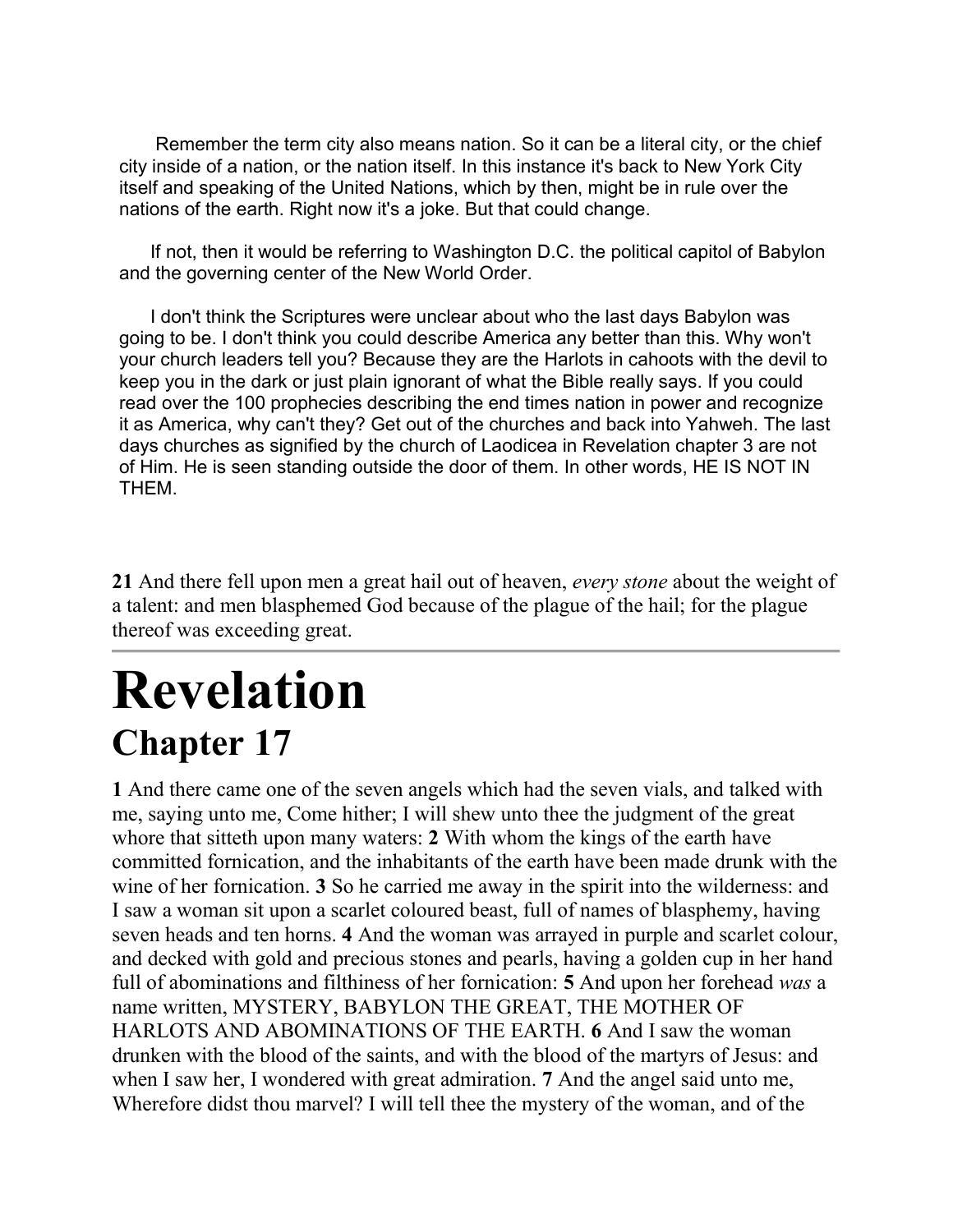beast that carrieth her, which hath the seven heads and ten horns. **8** The beast that thou sawest was, and is not; and shall ascend out of the bottomless pit, and go into perdition: and they that dwell on the earth shall wonder, whose names were not written in the book of life from the foundation of the world, when they behold the beast that was, and is not, and yet is. **9** And here *is* the mind which hath wisdom. The seven heads are seven mountains, on which the woman sitteth. **10** And there are seven kings: five are fallen, and one is, *and* the other is not yet come; and when he cometh, he must continue a short space. **11** And the beast that was, and is not, even he is the eighth, and is of the seven, and goeth into perdition. **12** And the ten horns which thou sawest are ten kings, which have received no kingdom as yet; but receive power as kings one hour with the beast. **13** These have one mind, and shall give their power and strength unto the beast. **14** These shall make war with the Lamb, and the Lamb shall overcome them: for he is Lord of lords, and King of kings: and they that are with him *are* called, and chosen, and faithful. **15** And he saith unto me, The waters which thou sawest, where the whore sitteth, are peoples, and multitudes, and nations, and tongues. **16** And the ten horns which thou sawest upon the beast, these shall hate the whore, and shall make her desolate and naked, and shall eat her flesh, and burn her with fire. **17** For God hath put in their hearts to fulfil his will, and to agree, and give their kingdom unto the beast, until the words of God shall be fulfilled. **18** And the woman which thou sawest is that great city, which reigneth over the kings of the earth.

**18** And the woman which thou sawest is that great city, which reigneth over the kings of the earth.

### **Revelation Chapter 18**

**1** And after these things I saw another angel come down from heaven, having great power; and the earth was lightened with his glory. **2** And he cried mightily with a strong voice, saying, Babylon the great is fallen, is fallen, and is become the habitation of devils, and the hold of every foul spirit, and a cage of every unclean and hateful bird. **3** For all nations have drunk of the wine of the wrath of her fornication, and the kings of the earth have committed fornication with her, and the merchants of the earth are waxed rich through the abundance of her delicacies. **4** And I heard another voice from heaven, saying, Come out of her, my people, that ye be not partakers of her sins, and that ye receive not of her plagues. **5** For her sins have reached unto heaven, and God hath remembered her iniquities. **6** Reward her even as she rewarded you, and double unto her double according to her works: in the cup which she hath filled fill to her double. **7** How much she hath glorified herself, and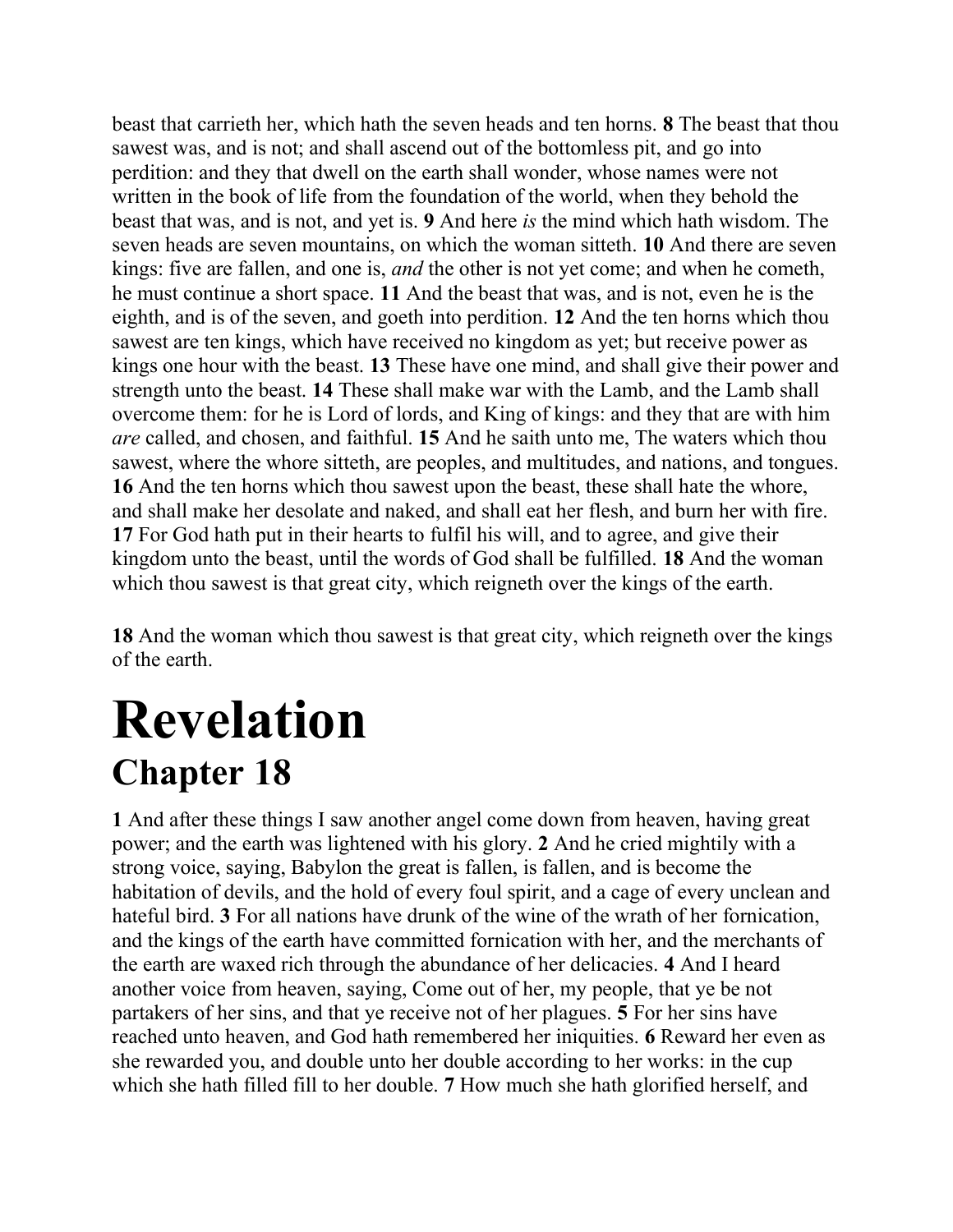lived deliciously, so much torment and sorrow give her: for she saith in her heart, I sit a queen, and am no widow, and shall see no sorrow. **8** Therefore shall her plagues come in one day, death, and mourning, and famine; and she shall be utterly burned with fire: for strong *is* the Lord God who judgeth her. **9** And the kings of the earth, who have committed fornication and lived deliciously with her, shall bewail her, and lament for her, when they shall see the smoke of her burning, **10** Standing afar off for the fear of her torment, saying, Alas, alas, that great city Babylon, that mighty city! for in one hour is thy judgment come. **11** And the merchants of the earth shall weep and mourn over her; for no man buyeth their merchandise any more: **12** The merchandise of gold, and silver, and precious stones, and of pearls, and fine linen, and purple, and silk, and scarlet, and all thyine wood, and all manner vessels of ivory, and all manner vessels of most precious wood, and of brass, and iron, and marble, **13** And cinnamon, and odours, and ointments, and frankincense, and wine, and oil, and fine flour, and wheat, and beasts, and sheep, and horses, and chariots, and slaves, and souls of men. **14** And the fruits that thy soul lusted after are departed from thee, and all things which were dainty and goodly are departed from thee, and thou shalt find them no more at all. **15** The merchants of these things, which were made rich by her, shall stand afar off for the fear of her torment, weeping and wailing, **16** And saying, Alas, alas, that great city, that was clothed in fine linen, and purple, and scarlet, and decked with gold, and precious stones, and pearls! **17** For in one hour so great riches is come to nought. And every shipmaster, and all the company in ships, and sailors, and as many as trade by sea, stood afar off, **18** And cried when they saw the smoke of her burning, saying, What *city is* like unto this great city! **19** And they cast dust on their heads, and cried, weeping and wailing, saying, Alas, alas, that great city, wherein were made rich all that had ships in the sea by reason of her costliness! for in one hour is she made desolate. **20** Rejoice over her, *thou* heaven, and *ye* holy apostles and prophets; for God hath avenged you on her. **21** And a mighty angel took up a stone like a great millstone, and cast *it* into the sea, saying, Thus with violence shall that great city Babylon be thrown down, and shall be found no more at all. **22** And the voice of harpers, and musicians, and of pipers, and trumpeters, shall be heard no more at all in thee; and no craftsman, of whatsoever craft *he be*, shall be found any more in thee; and the sound of a millstone shall be heard no more at all in thee; **23** And the light of a candle shall shine no more at all in thee; and the voice of the bridegroom and of the bride shall be heard no more at all in thee: for thy merchants were the great men of the earth; for by thy sorceries were all nations deceived. **24** And in her was found the blood of prophets, and of saints, and of all that were slain upon the earth.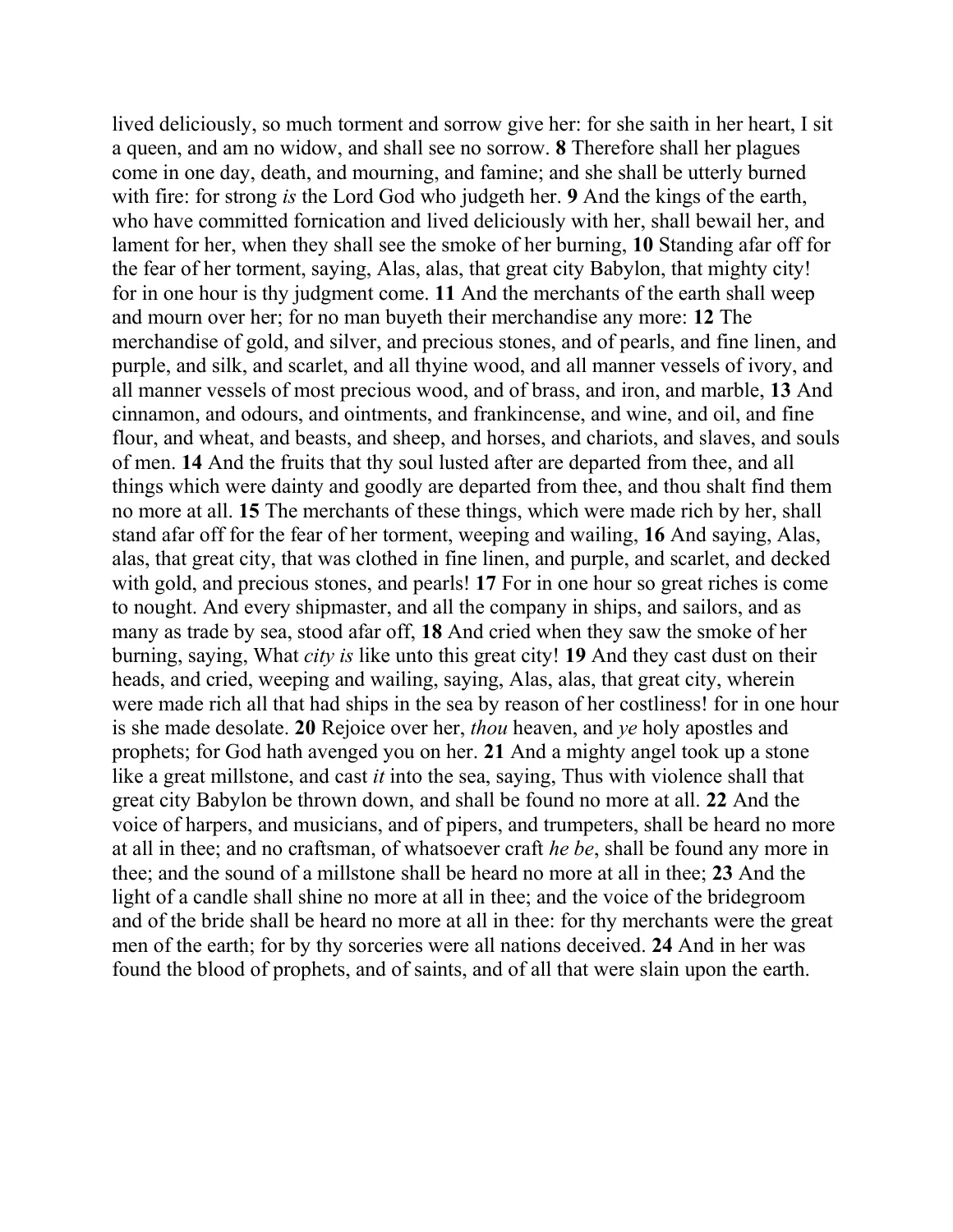## **Isaiah Chapter 43**

**1** But now thus saith the LORD that created thee, O Jacob, and he that formed thee, O Israel, Fear not: for I have redeemed thee, I have called *thee* by thy name; thou *art* mine. **2** When thou passest through the waters, I *will be* with thee; and through the rivers, they shall not overflow thee: when thou walkest through the fire, thou shalt not be burned; neither shall the flame kindle upon thee. **3** For I *am* the LORD thy God, the Holy One of Israel, thy Saviour: I gave Egypt *for* thy ransom, Ethiopia and Seba for thee. **4** Since thou wast precious in my sight, thou hast been honourable, and I have loved thee: therefore will I give men for thee, and people for thy life. **5** Fear not: for I *am* with thee: I will bring thy seed from the east, and gather thee from the west; **6** I will say to the north, Give up; and to the south, Keep not back: bring my sons from far, and my daughters from the ends of the earth; **7** *Even* every one that is called by my name: for I have created him for my glory, I have formed him; yea, I have made him.

**8** ¶ Bring forth the blind people that have eyes, and the deaf that have ears. **9** Let all the nations be gathered together, and let the people be assembled: who among them can declare this, and shew us former things? let them bring forth their witnesses, that they may be justified: or let them hear, and say, *It is* truth. **10** Ye *are* my witnesses, saith the LORD, and my servant whom I have chosen: that ye may know and believe me, and understand that I *am* he: before me there was no God formed, neither shall there be after me. **11** I, *even* I, *am* the LORD; and beside me *there is* no saviour. **12** I have declared, and have saved, and I have shewed, when *there was* no strange *god* among you: therefore ye *are* my witnesses, saith the LORD, that I *am* God. **13** Yea, before the day *was* I *am* he; and *there is* none that can deliver out of my hand: I will work, and who shall let it?

**14** ¶ Thus saith the LORD, your redeemer, the Holy One of Israel; For your sake I have sent to Babylon, and have brought down all their nobles, and the Chaldeans, whose cry *is* in the ships. **15** I *am* the LORD, your Holy One, the creator of Israel, your King. **16** Thus saith the LORD, which maketh a way in the sea, and a path in the mighty waters; **17** Which bringeth forth the chariot and horse, the army and the power; they shall lie down together, they shall not rise: they are extinct, they are quenched as tow.

**18** ¶ Remember ye not the former things, neither consider the things of old. **19**  Behold, I will do a new thing; now it shall spring forth; shall ye not know it? I will even make a way in the wilderness, *and* rivers in the desert. **20** The beast of the field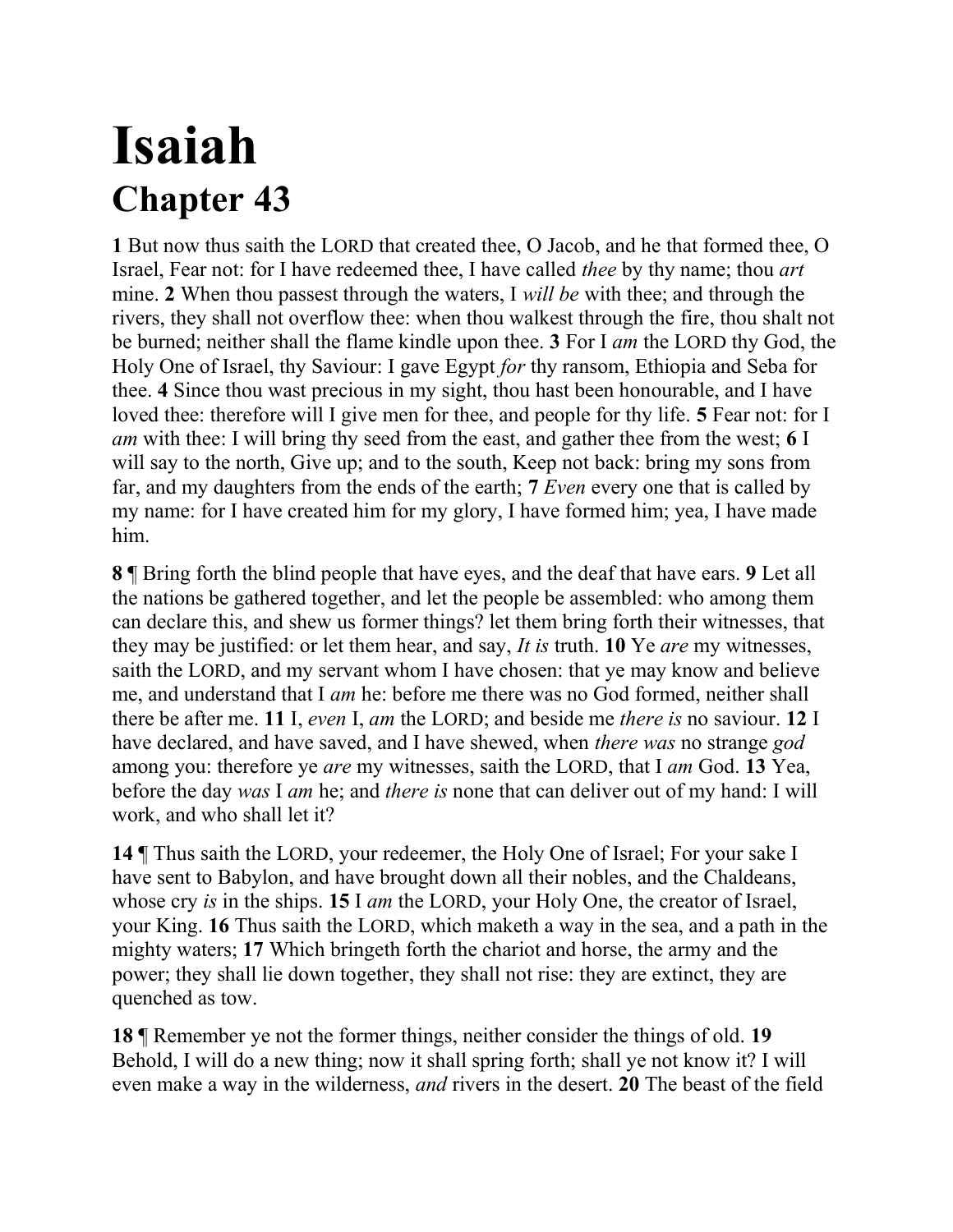shall honour me, the dragons and the owls: because I give waters in the wilderness, *and* rivers in the desert, to give drink to my people, my chosen. **21** This people have I formed for myself; they shall shew forth my praise.

**22** ¶ But thou hast not called upon me, O Jacob; but thou hast been weary of me, O Israel. **23** Thou hast not brought me the small cattle of thy burnt offerings; neither hast thou honoured me with thy sacrifices. I have not caused thee to serve with an offering, nor wearied thee with incense. **24** Thou hast bought me no sweet cane with money, neither hast thou filled me with the fat of thy sacrifices: but thou hast made me to serve with thy sins, thou hast wearied me with thine iniquities. **25** I, *even* I, *am* he that blotteth out thy transgressions for mine own sake, and will not remember thy sins. **26**  Put me in remembrance: let us plead together: declare thou, that thou mayest be justified. **27** Thy first father hath sinned, and thy teachers have transgressed against me. **28** Therefore I have profaned the princes of the sanctuary, and have given Jacob to the curse, and Israel to reproaches.

# **Isaiah Chapter 47**

**1** Come down, and sit in the dust, O virgin daughter of Babylon, sit on the ground: *there is* no throne, O daughter of the Chaldeans: for thou shalt no more be called tender and delicate. **2** Take the millstones, and grind meal: uncover thy locks, make bare the leg, uncover the thigh, pass over the rivers. **3** Thy nakedness shall be uncovered, yea, thy shame shall be seen: I will take vengeance, and I will not meet *thee as* a man. **4** *As for* our redeemer, the LORD of hosts *is* his name, the Holy One of Israel. **5** Sit thou silent, and get thee into darkness, O daughter of the Chaldeans: for thou shalt no more be called, The lady of kingdoms.

**6** ¶ I was wroth with my people, I have polluted mine inheritance, and given them into thine hand: thou didst shew them no mercy; upon the ancient hast thou very heavily laid thy yoke.

**7** ¶ And thou saidst, I shall be a lady for ever: *so* that thou didst not lay these *things* to thy heart, neither didst remember the latter end of it. **8** Therefore hear now this, *thou that art* given to pleasures, that dwellest carelessly, that sayest in thine heart, I *am*, and none else beside me; I shall not sit *as* a widow, neither shall I know the loss of children: **9** But these two *things* shall come to thee in a moment in one day, the loss of children, and widowhood: they shall come upon thee in their perfection for the multitude of thy sorceries, *and* for the great abundance of thine enchantments.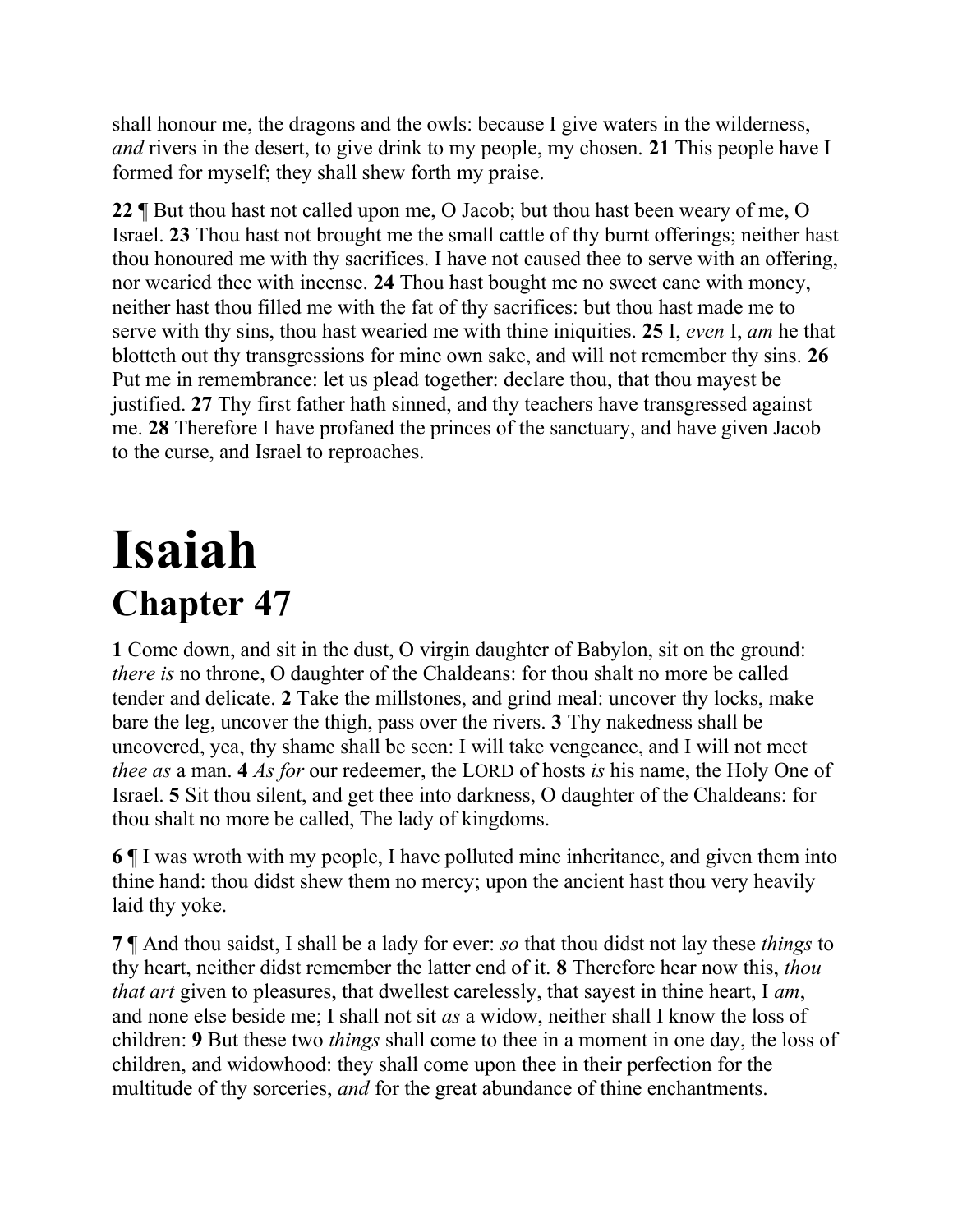**10** ¶ For thou hast trusted in thy wickedness: thou hast said, None seeth me. Thy wisdom and thy knowledge, it hath perverted thee; and thou hast said in thine heart, I *am*, and none else beside me.

**11** ¶ Therefore shall evil come upon thee; thou shalt not know from whence it riseth: and mischief shall fall upon thee; thou shalt not be able to put it off: and desolation shall come upon thee suddenly, *which* thou shalt not know. **12** Stand now with thine enchantments, and with the multitude of thy sorceries, wherein thou hast laboured from thy youth; if so be thou shalt be able to profit, if so be thou mayest prevail. **13** Thou art wearied in the multitude of thy counsels. Let now the astrologers, the stargazers, the monthly prognosticators, stand up, and save thee from *these things* that shall come upon thee. **14** Behold, they shall be as stubble; the fire shall burn them; they shall not deliver themselves from the power of the flame: *there shall* not *be* a coal to warm at, *nor* fire to sit before it. **15** Thus shall they be unto thee with whom thou hast laboured, *even* thy merchants, from thy youth: they shall wander every one to his quarter; none shall save thee.

# **Daniel Chapter 7**

**1** In the first year of Belshazzar king of Babylon Daniel had a dream and visions of his head upon his bed: then he wrote the dream, *and* told the sum of the matters. **2**  Daniel spake and said, I saw in my vision by night, and, behold, the four winds of the heaven strove upon the great sea. **3** And four great beasts came up from the sea, diverse one from another. **4** The first *was* like a lion, and had eagle's wings: I beheld till the wings thereof were plucked, and it was lifted up from the earth, and made stand upon the feet as a man, and a man's heart was given to it. **5** And behold another beast, a second, like to a bear, and it raised up itself on one side, and *it had* three ribs in the mouth of it between the teeth of it: and they said thus unto it, Arise, devour much flesh. **6** After this I beheld, and lo another, like a leopard, which had upon the back of it four wings of a fowl; the beast had also four heads; and dominion was given to it. **7** After this I saw in the night visions, and behold a fourth beast, dreadful and terrible, and strong exceedingly; and it had great iron teeth: it devoured and brake in pieces, and stamped the residue with the feet of it: and it *was* diverse from all the beasts that *were* before it; and it had ten horns. **8** I considered the horns, and, behold, there came up among them another little horn, before whom there were three of the first horns plucked up by the roots: and, behold, in this horn *were* eyes like the eyes of man, and a mouth speaking great things.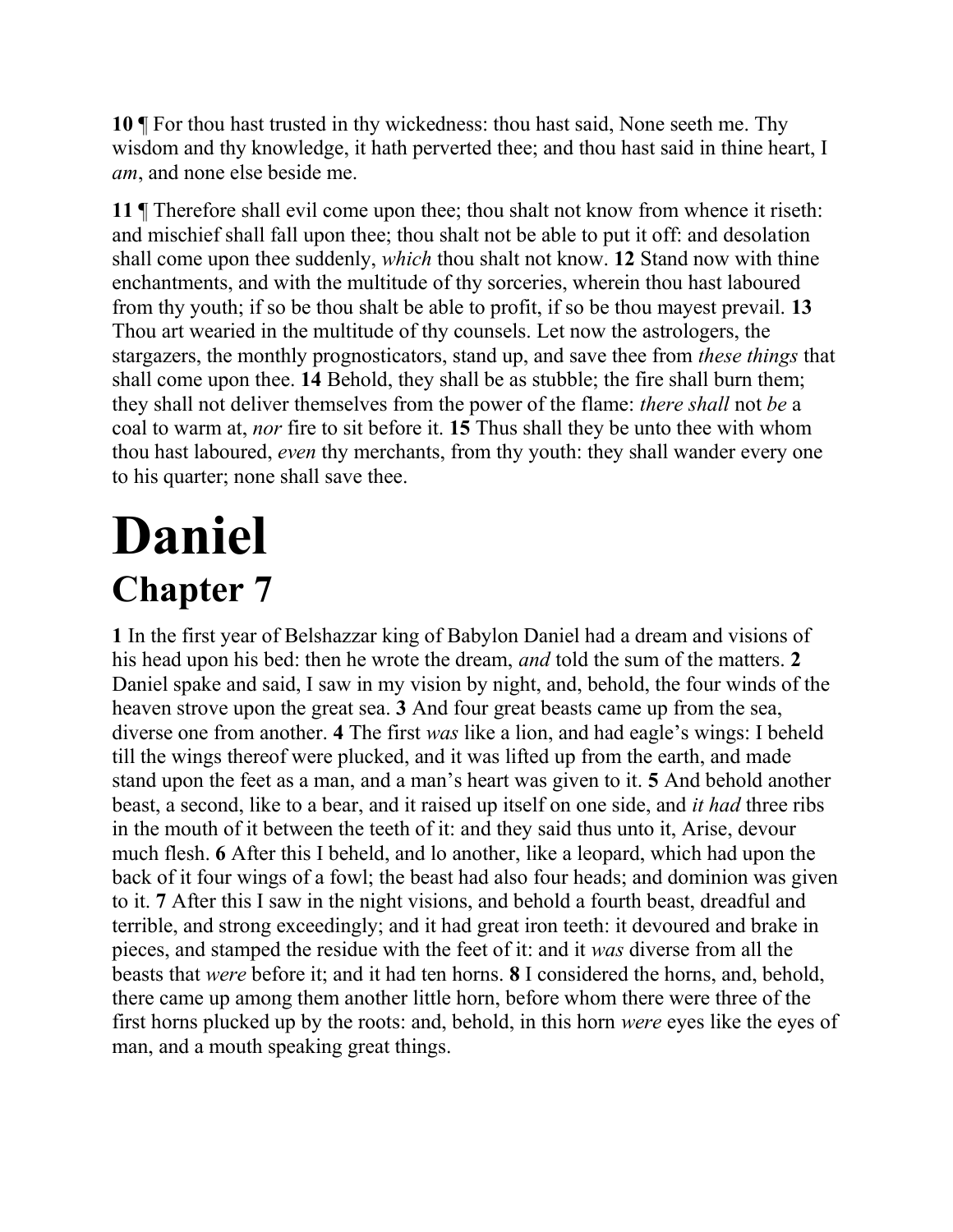**9** ¶ I beheld till the thrones were cast down, and the Ancient of days did sit, whose garment *was* white as snow, and the hair of his head like the pure wool: his throne *was like* the fiery flame, *and* his wheels *as* burning fire. **10** A fiery stream issued and came forth from before him: thousand thousands ministered unto him, and ten thousand times ten thousand stood before him: the judgment was set, and the books were opened. **11** I beheld then because of the voice of the great words which the horn spake: I beheld *even* till the beast was slain, and his body destroyed, and given to the burning flame. **12** As concerning the rest of the beasts, they had their dominion taken away: yet their lives were prolonged for a season and time. **13** I saw in the night visions, and, behold, *one* like the Son of man came with the clouds of heaven, and came to the Ancient of days, and they brought him near before him. **14** And there was given him dominion, and glory, and a kingdom, that all people, nations, and languages, should serve him: his dominion *is* an everlasting dominion, which shall not pass away, and his kingdom *that* which shall not be destroyed.

**15** ¶ I Daniel was grieved in my spirit in the midst of *my* body, and the visions of my head troubled me. **16** I came near unto one of them that stood by, and asked him the truth of all this. So he told me, and made me know the interpretation of the things. **17**  These great beasts, which are four, *are* four kings, *which* shall arise out of the earth. **18** But the saints of the most High shall take the kingdom, and possess the kingdom for ever, even for ever and ever. **19** Then I would know the truth of the fourth beast, which was diverse from all the others, exceeding dreadful, whose teeth *were of* iron, and his nails *of* brass; *which* devoured, brake in pieces, and stamped the residue with his feet; **20** And of the ten horns that *were* in his head, and *of* the other which came up, and before whom three fell; even *of* that horn that had eyes, and a mouth that spake very great things, whose look *was* more stout than his fellows. **21** I beheld, and the same horn made war with the saints, and prevailed against them; **22** Until the Ancient of days came, and judgment was given to the saints of the most High; and the time came that the saints possessed the kingdom. **23** Thus he said, The fourth beast shall be the fourth kingdom upon earth, which shall be diverse from all kingdoms, and shall devour the whole earth, and shall tread it down, and break it in pieces. **24** And the ten horns out of this kingdom *are* ten kings *that* shall arise: and another shall rise after them; and he shall be diverse from the first, and he shall subdue three kings. **25**  And he shall speak *great* words against the most High, and shall wear out the saints of the most High, and think to change times and laws: and they shall be given into his hand until a time and times and the dividing of time. **26** But the judgment shall sit, and they shall take away his dominion, to consume and to destroy *it* unto the end. **27**  And the kingdom and dominion, and the greatness of the kingdom under the whole heaven, shall be given to the people of the saints of the most High, whose kingdom *is* an everlasting kingdom, and all dominions shall serve and obey him. **28** Hitherto *is* the end of the matter. As for me Daniel, my cogitations much troubled me, and my countenance changed in me: but I kept the matter in my heart.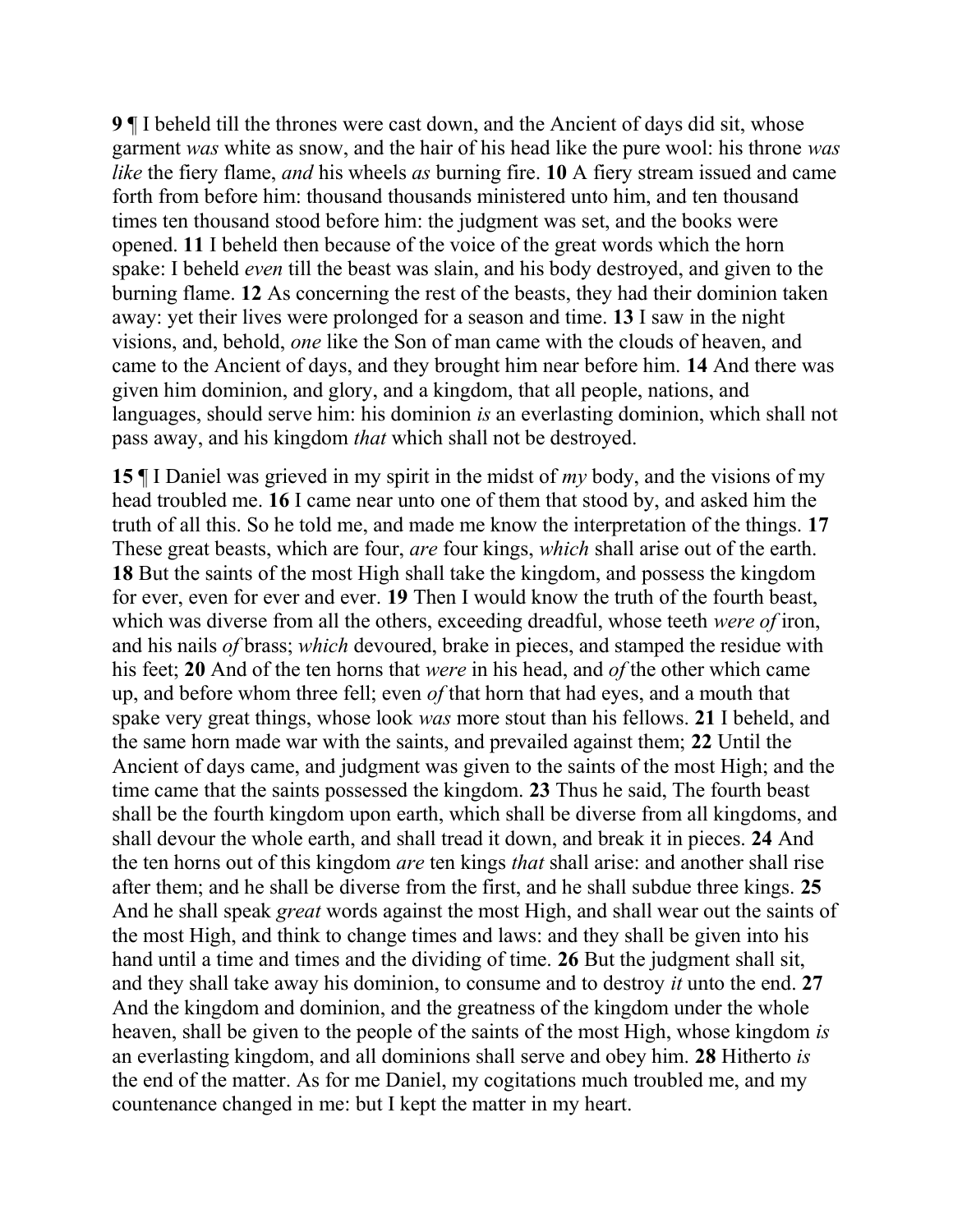# **Isaiah Chapter 13**

**1** The burden of Babylon, which Isaiah the son of Amoz did see. **2** Lift ye up a banner upon the high mountain, exalt the voice unto them, shake the hand, that they may go into the gates of the nobles. **3** I have commanded my sanctified ones, I have also called my mighty ones for mine anger, *even* them that rejoice in my highness. **4** The noise of a multitude in the mountains, like as of a great people; a tumultuous noise of the kingdoms of nations gathered together: the LORD of hosts mustereth the host of the battle. **5** They come from a far country, from the end of heaven, *even* the LORD, and the weapons of his indignation, to destroy the whole land.

**6** ¶ Howl ye; for the day of the LORD *is* at hand; it shall come as a destruction from the Almighty. **7** Therefore shall all hands be faint, and every man's heart shall melt: **8**  And they shall be afraid: pangs and sorrows shall take hold of them; they shall be in pain as a woman that travaileth: they shall be amazed one at another; their faces *shall be as* flames. **9** Behold, the day of the LORD cometh, cruel both with wrath and fierce anger, to lay the land desolate: and he shall destroy the sinners thereof out of it. **10** For the stars of heaven and the constellations thereof shall not give their light: the sun shall be darkened in his going forth, and the moon shall not cause her light to shine. **11** And I will punish the world for *their* evil, and the wicked for their iniquity; and I will cause the arrogancy of the proud to cease, and will lay low the haughtiness of the terrible. **12** I will make a man more precious than fine gold; even a man than the golden wedge of Ophir. **13** Therefore I will shake the heavens, and the earth shall remove out of her place, in the wrath of the LORD of hosts, and in the day of his fierce anger. **14** And it shall be as the chased roe, and as a sheep that no man taketh up: they shall every man turn to his own people, and flee every one into his own land. **15**  Every one that is found shall be thrust through; and every one that is joined *unto them* shall fall by the sword. **16** Their children also shall be dashed to pieces before their eyes; their houses shall be spoiled, and their wives ravished. **17** Behold, I will stir up the Medes against them, which shall not regard silver; and *as for* gold, they shall not delight in it. **18** *Their* bows also shall dash the young men to pieces; and they shall have no pity on the fruit of the womb; their eye shall not spare children.

**19** ¶ And Babylon, the glory of kingdoms, the beauty of the Chaldees' excellency, shall be as when God overthrew Sodom and Gomorrah. **20** It shall never be inhabited, neither shall it be dwelt in from generation to generation: neither shall the Arabian pitch tent there; neither shall the shepherds make their fold there. **21** But wild beasts of the desert shall lie there; and their houses shall be full of doleful creatures; and owls shall dwell there, and satyrs shall dance there. **22** And the wild beasts of the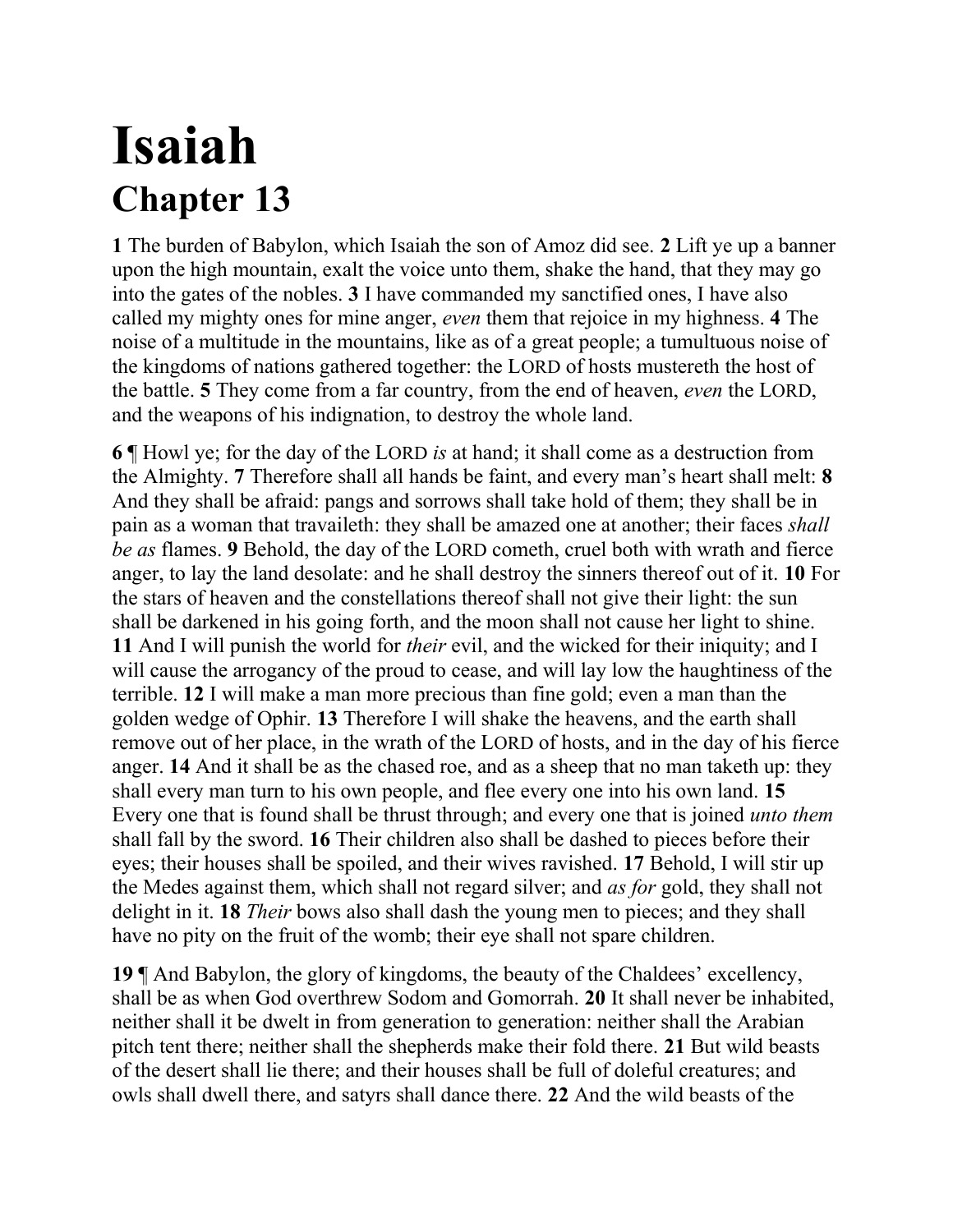islands shall cry in their desolate houses, and dragons in *their* pleasant palaces: and her time *is* near to come, and her days shall not be prolonged.

# **Jeremiah Chapter 50**

**1** The word that the LORD spake against Babylon *and* against the land of the Chaldeans by Jeremiah the prophet. **2** Declare ye among the nations, and publish, and set up a standard; publish, *and* conceal not: say, Babylon is taken, Bel is confounded, Merodach is broken in pieces; her idols are confounded, her images are broken in pieces. **3** For out of the north there cometh up a nation against her, which shall make her land desolate, and none shall dwell therein: they shall remove, they shall depart, both man and beast.

**4** ¶ In those days, and in that time, saith the LORD, the children of Israel shall come, they and the children of Judah together, going and weeping: they shall go, and seek the LORD their God. **5** They shall ask the way to Zion with their faces thitherward, *saying*, Come, and let us join ourselves to the LORD in a perpetual covenant *that* shall not be forgotten. **6** My people hath been lost sheep: their shepherds have caused them to go astray, they have turned them away *on* the mountains: they have gone from mountain to hill, they have forgotten their restingplace. **7** All that found them have devoured them: and their adversaries said, We offend not, because they have sinned against the LORD, the habitation of justice, even the LORD, the hope of their fathers. **8**  Remove out of the midst of Babylon, and go forth out of the land of the Chaldeans, and be as the he goats before the flocks.

**9** ¶ For, lo, I will raise and cause to come up against Babylon an assembly of great nations from the north country: and they shall set themselves in array against her; from thence she shall be taken: their arrows *shall be* as of a mighty expert man; none shall return in vain. **10** And Chaldea shall be a spoil: all that spoil her shall be satisfied, saith the LORD. **11** Because ye were glad, because ye rejoiced, O ye destroyers of mine heritage, because ye are grown fat as the heifer at grass, and bellow as bulls; **12** Your mother shall be sore confounded; she that bare you shall be ashamed: behold, the hindermost of the nations *shall be* a wilderness, a dry land, and a desert. **13** Because of the wrath of the LORD it shall not be inhabited, but it shall be wholly desolate: every one that goeth by Babylon shall be astonished, and hiss at all her plagues. **14** Put yourselves in array against Babylon round about: all ye that bend the bow, shoot at her, spare no arrows: for she hath sinned against the LORD. **15**  Shout against her round about: she hath given her hand: her foundations are fallen, her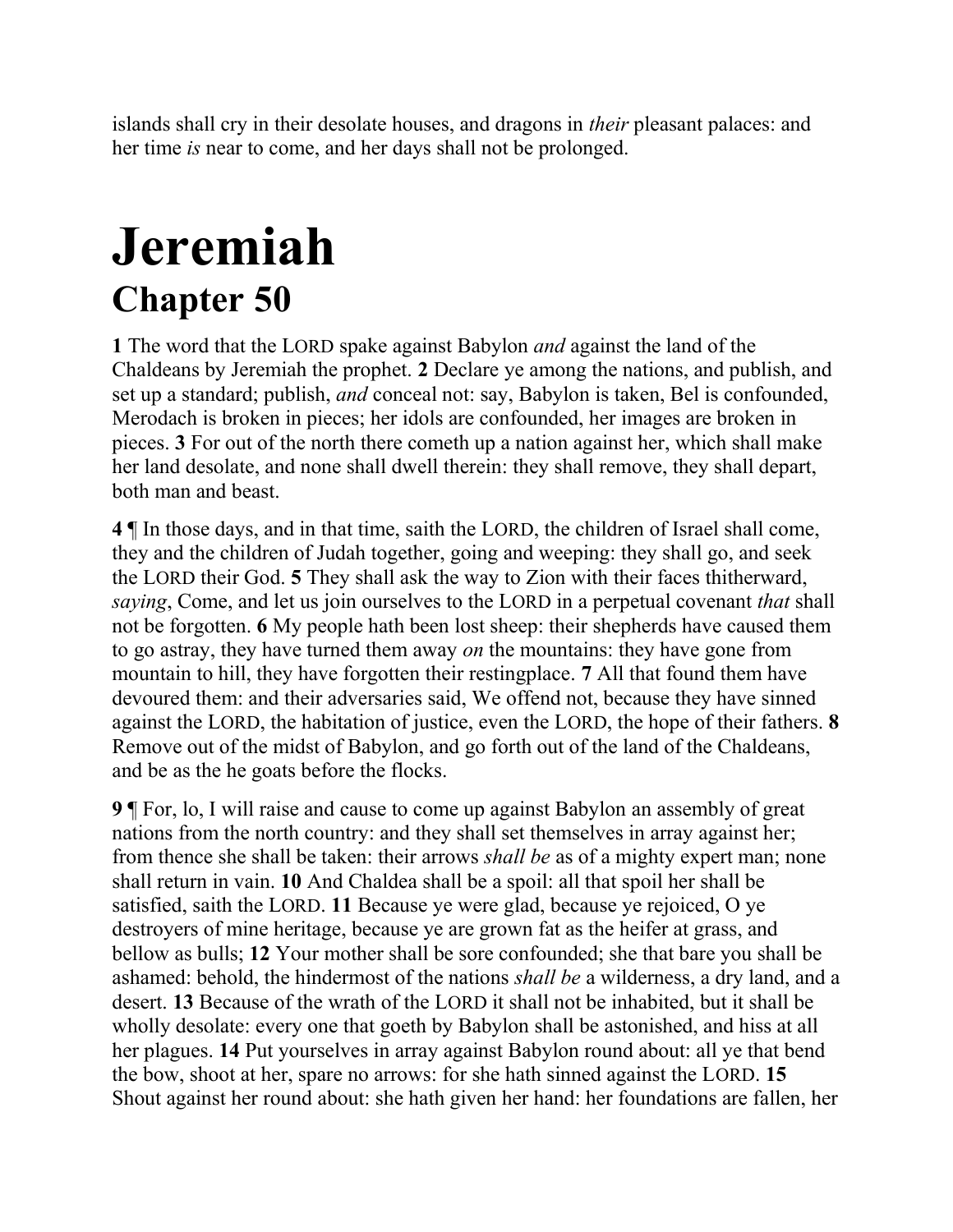walls are thrown down: for it *is* the vengeance of the LORD: take vengeance upon her; as she hath done, do unto her. **16** Cut off the sower from Babylon, and him that handleth the sickle in the time of harvest: for fear of the oppressing sword they shall turn every one to his people, and they shall flee every one to his own land.

**17** ¶ Israel *is* a scattered sheep; the lions have driven *him* away: first the king of Assyria hath devoured him; and last this Nebuchadrezzar king of Babylon hath broken his bones. **18** Therefore thus saith the LORD of hosts, the God of Israel; Behold, I will punish the king of Babylon and his land, as I have punished the king of Assyria. **19**  And I will bring Israel again to his habitation, and he shall feed on Carmel and Bashan, and his soul shall be satisfied upon mount Ephraim and Gilead. **20** In those days, and in that time, saith the LORD, the iniquity of Israel shall be sought for, and *there shall be* none; and the sins of Judah, and they shall not be found: for I will pardon them whom I reserve.

**21** ¶ Go up against the land of Merathaim, *even* against it, and against the inhabitants of Pekod: waste and utterly destroy after them, saith the LORD, and do according to all that I have commanded thee. **22** A sound of battle *is* in the land, and of great destruction. **23** How is the hammer of the whole earth cut asunder and broken! how is Babylon become a desolation among the nations! **24** I have laid a snare for thee, and thou art also taken, O Babylon, and thou wast not aware: thou art found, and also caught, because thou hast striven against the LORD. **25** The LORD hath opened his armoury, and hath brought forth the weapons of his indignation: for this *is* the work of the Lord GOD of hosts in the land of the Chaldeans. **26** Come against her from the utmost border, open her storehouses: cast her up as heaps, and destroy her utterly: let nothing of her be left. **27** Slay all her bullocks; let them go down to the slaughter: woe unto them! for their day is come, the time of their visitation. **28** The voice of them that flee and escape out of the land of Babylon, to declare in Zion the vengeance of the LORD our God, the vengeance of his temple. **29** Call together the archers against Babylon: all ye that bend the bow, camp against it round about; let none thereof escape: recompense her according to her work; according to all that she hath done, do unto her: for she hath been proud against the LORD, against the Holy One of Israel. **30**  Therefore shall her young men fall in the streets, and all her men of war shall be cut off in that day, saith the LORD. **31** Behold, I *am* against thee, *O thou* most proud, saith the Lord GOD of hosts: for thy day is come, the time *that* I will visit thee. **32** And the most proud shall stumble and fall, and none shall raise him up: and I will kindle a fire in his cities, and it shall devour all round about him.

**33** ¶ Thus saith the LORD of hosts; The children of Israel and the children of Judah *were* oppressed together: and all that took them captives held them fast; they refused to let them go. **34** Their Redeemer *is* strong; the LORD of hosts *is* his name: he shall throughly plead their cause, that he may give rest to the land, and disquiet the inhabitants of Babylon.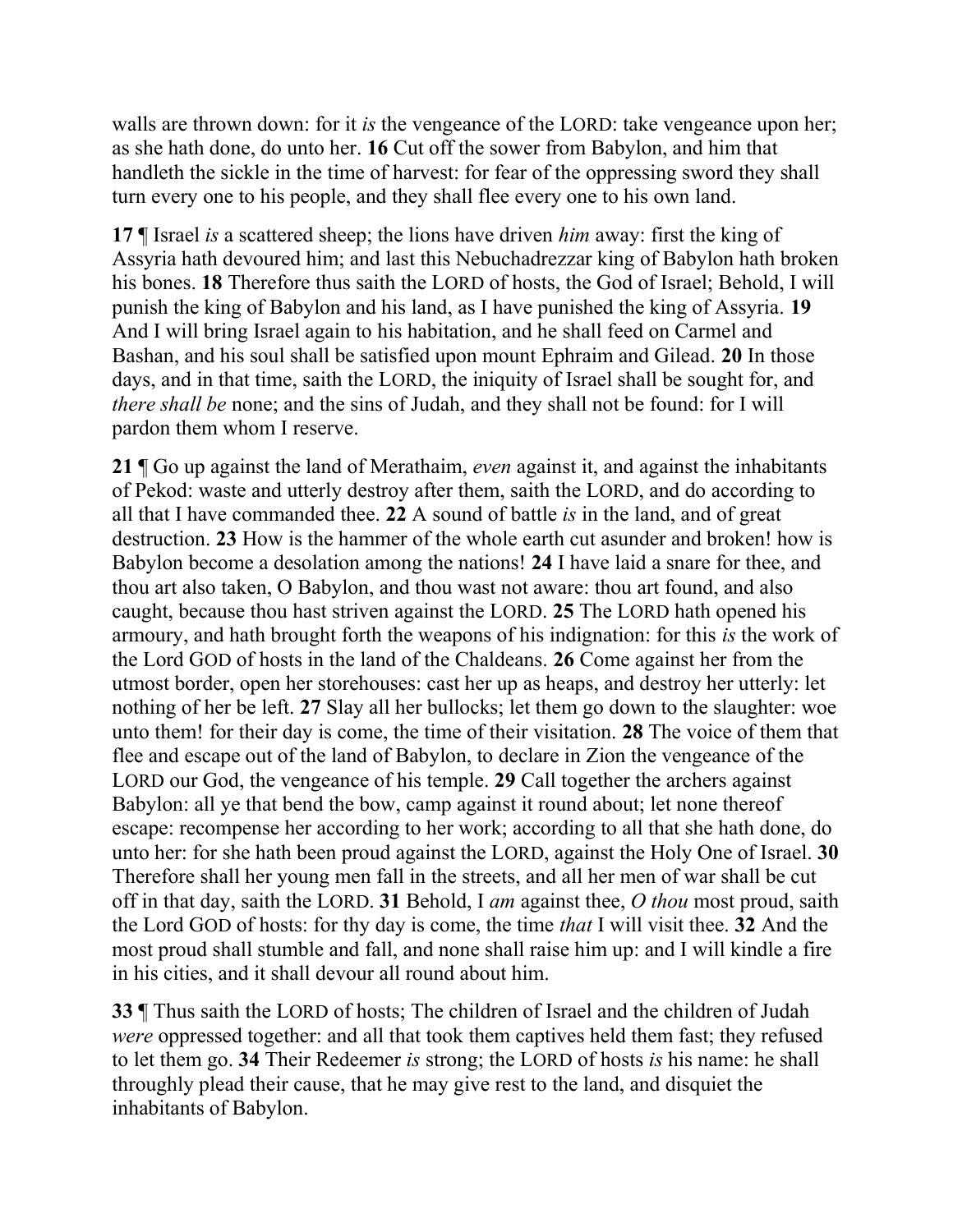**35** ¶ A sword *is* upon the Chaldeans, saith the LORD, and upon the inhabitants of Babylon, and upon her princes, and upon her wise *men*. **36** A sword *is* upon the liars; and they shall dote: a sword *is* upon her mighty men; and they shall be dismayed. **37**  A sword *is* upon their horses, and upon their chariots, and upon all the mingled people that *are* in the midst of her; and they shall become as women: a sword *is* upon her treasures; and they shall be robbed. **38** A drought *is* upon her waters; and they shall be dried up: for it *is* the land of graven images, and they are mad upon *their* idols. **39**  Therefore the wild beasts of the desert with the wild beasts of the islands shall dwell *there*, and the owls shall dwell therein; and it shall be no more inhabited for ever; neither shall it be dwelt in from generation to generation. **40** As God overthrew Sodom and Gomorrah and the neighbour *cities* thereof, saith the LORD; *so* shall no man abide there, neither shall any son of man dwell therein. **41** Behold, a people shall come from the north, and a great nation, and many kings shall be raised up from the coasts of the earth. **42** They shall hold the bow and the lance: they *are* cruel, and will not shew mercy: their voice shall roar like the sea, and they shall ride upon horses, *every one* put in array, like a man to the battle, against thee, O daughter of Babylon. **43** The king of Babylon hath heard the report of them, and his hands waxed feeble: anguish took hold of him, *and* pangs as of a woman in travail. **44** Behold, he shall come up like a lion from the swelling of JorDaniel unto the habitation of the strong: but I will make them suddenly run away from her: and who *is* a chosen *man, that* I may appoint over her? for who *is* like me? and who will appoint me the time? and who *is* that shepherd that will stand before me? **45** Therefore hear ye the counsel of the LORD, that he hath taken against Babylon; and his purposes, that he hath purposed against the land of the Chaldeans: Surely the least of the flock shall draw them out: surely he shall make *their* habitation desolate with them. **46** At the noise of the taking of Babylon the earth is moved, and the cry is heard among the nations.

#### **Jeremiah Chapter 51**

**1** Thus saith the LORD; Behold, I will raise up against Babylon, and against them that dwell in the midst of them that rise up against me, a destroying wind; **2** And will send unto Babylon fanners, that shall fan her, and shall empty her land: for in the day of trouble they shall be against her round about. **3** Against *him that* bendeth let the archer bend his bow, and against *him that* lifteth himself up in his brigandine: and spare ye not her young men; destroy ye utterly all her host. **4** Thus the slain shall fall in the land of the Chaldeans, and *they that are* thrust through in her streets. **5** For Israel *hath* not *been* forsaken, nor Judah of his God, of the LORD of hosts; though their land was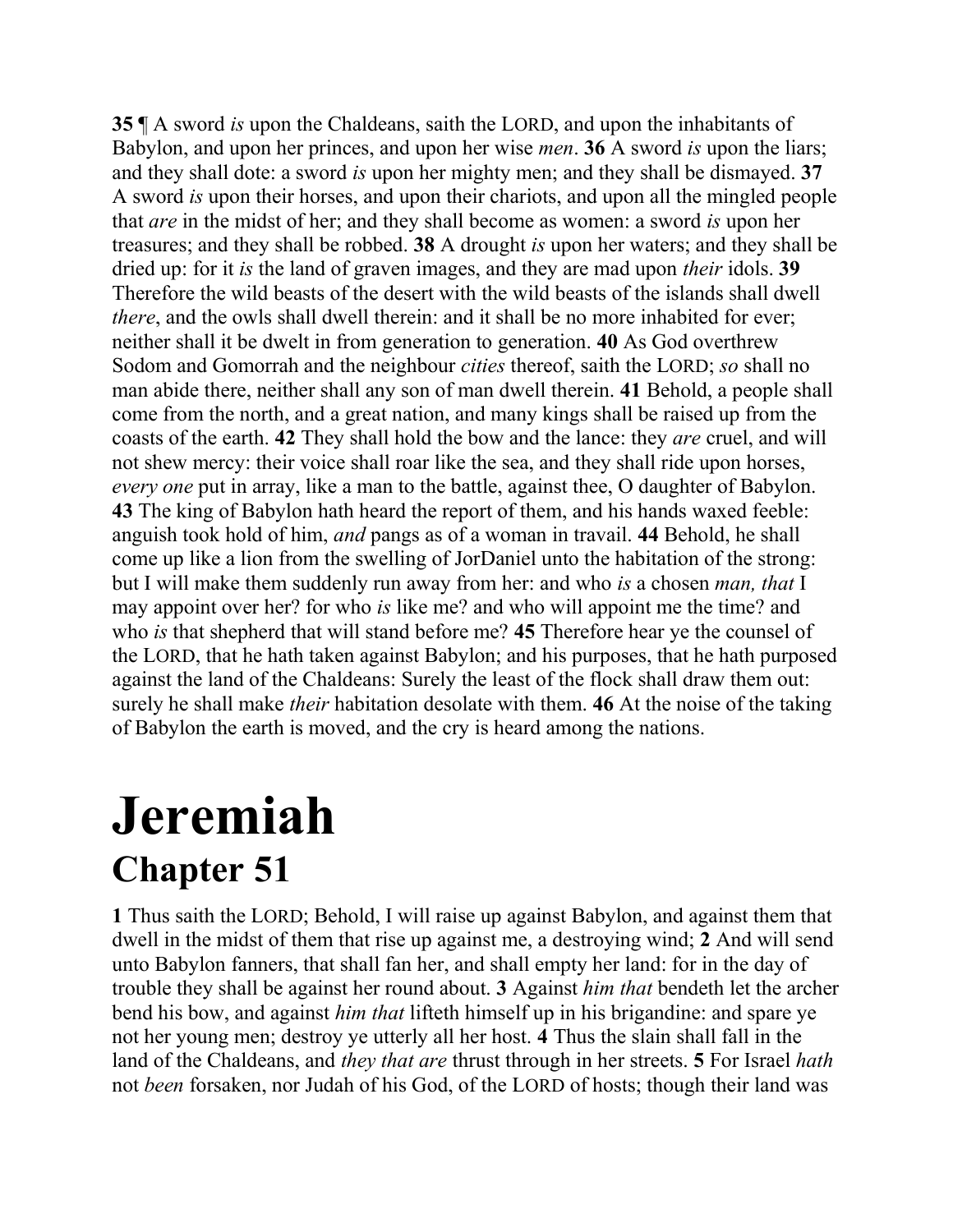filled with sin against the Holy One of Israel. **6** Flee out of the midst of Babylon, and deliver every man his soul: be not cut off in her iniquity; for this *is* the time of the LORD'S vengeance; he will render unto her a recompence. **7** Babylon *hath been* a golden cup in the LORD'S hand, that made all the earth drunken: the nations have drunken of her wine; therefore the nations are mad. **8** Babylon is suddenly fallen and destroyed: howl for her; take balm for her pain, if so be she may be healed. **9** We would have healed Babylon, but she is not healed: forsake her, and let us go every one into his own country: for her judgment reacheth unto heaven, and is lifted up *even* to the skies. **10** The LORD hath brought forth our righteousness: come, and let us declare in Zion the work of the LORD our God. **11** Make bright the arrows; gather the shields: the LORD hath raised up the spirit of the kings of the Medes: for his device *is* against Babylon, to destroy it; because it *is* the vengeance of the LORD, the vengeance of his temple. **12** Set up the standard upon the walls of Babylon, make the watch strong, set up the watchmen, prepare the ambushes: for the LORD hath both devised and done that which he spake against the inhabitants of Babylon. **13** O thou that dwellest upon many waters, abundant in treasures, thine end is come, *and* the measure of thy covetousness. **14** The LORD of hosts hath sworn by himself, *saying*, Surely I will fill thee with men, as with caterpillers; and they shall lift up a shout against thee. **15** He hath made the earth by his power, he hath established the world by his wisdom, and hath stretched out the heaven by his understanding. **16** When he uttereth *his* voice, *there is* a multitude of waters in the heavens; and he causeth the vapours to ascend from the ends of the earth: he maketh lightnings with rain, and bringeth forth the wind out of his treasures. **17** Every man is brutish by *his* knowledge; every founder is confounded by the graven image: for his molten image *is* falsehood, and *there is* no breath in them. **18** They *are* vanity, the work of errors: in the time of their visitation they shall perish. **19** The portion of Jacob *is* not like them; for he *is* the former of all things: and *Israel is* the rod of his inheritance: the LORD of hosts *is* his name. **20** Thou *art* my battle axe *and* weapons of war: for with thee will I break in pieces the nations, and with thee will I destroy kingdoms; **21** And with thee will I break in pieces the horse and his rider; and with thee will I break in pieces the chariot and his rider; **22**  With thee also will I break in pieces man and woman; and with thee will I break in pieces old and young; and with thee will I break in pieces the young man and the maid; **23** I will also break in pieces with thee the shepherd and his flock; and with thee will I break in pieces the husbandman and his yoke of oxen; and with thee will I break in pieces captains and rulers. **24** And I will render unto Babylon and to all the inhabitants of Chaldea all their evil that they have done in Zion in your sight, saith the LORD. **25** Behold, I *am* against thee, O destroying mountain, saith the LORD, which destroyest all the earth: and I will stretch out mine hand upon thee, and roll thee down from the rocks, and will make thee a burnt mountain. **26** And they shall not take of thee a stone for a corner, nor a stone for foundations; but thou shalt be desolate for ever, saith the LORD. **27** Set ye up a standard in the land, blow the trumpet among the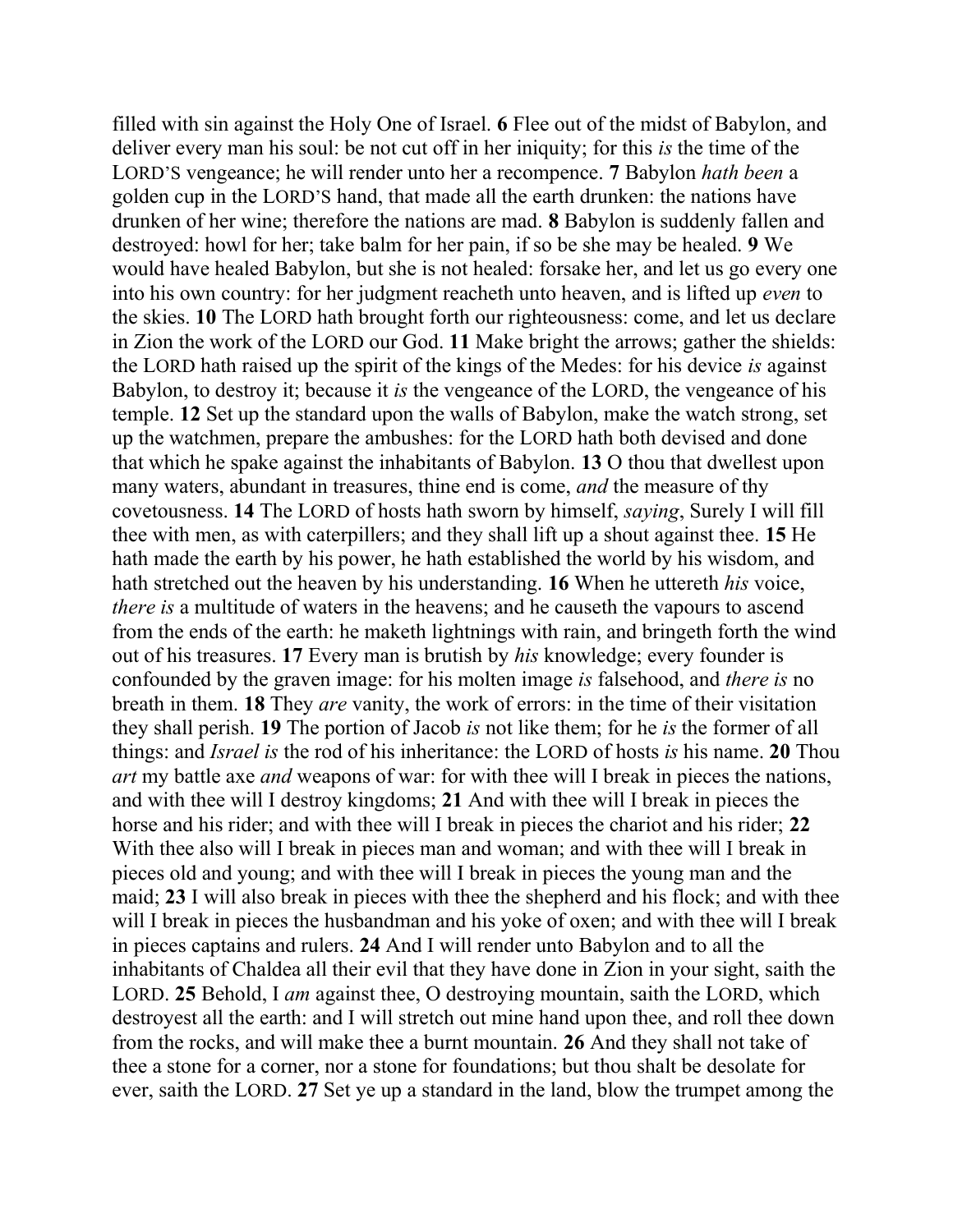nations, prepare the nations against her, call together against her the kingdoms of Ararat, Minni, and Ashchenaz; appoint a captain against her; cause the horses to come up as the rough caterpillers. **28** Prepare against her the nations with the kings of the Medes, the captains thereof, and all the rulers thereof, and all the land of his dominion. **29** And the land shall tremble and sorrow: for every purpose of the LORD shall be performed against Babylon, to make the land of Babylon a desolation without an inhabitant. **30** The mighty men of Babylon have forborn to fight, they have remained in *their* holds: their might hath failed; they became as women: they have burned her dwellingplaces; her bars are broken. **31** One post shall run to meet another, and one messenger to meet another, to shew the king of Babylon that his city is taken at *one* end, **32** And that the passages are stopped, and the reeds they have burned with fire, and the men of war are affrighted. **33** For thus saith the LORD of hosts, the God of Israel; The daughter of Babylon *is* like a threshingfloor, *it is* time to thresh her: yet a little while, and the time of her harvest shall come. **34** Nebuchadrezzar the king of Babylon hath devoured me, he hath crushed me, he hath made me an empty vessel, he hath swallowed me up like a dragon, he hath filled his belly with my delicates, he hath cast me out. **35** The violence done to me and to my flesh *be* upon Babylon, shall the inhabitant of Zion say; and my blood upon the inhabitants of Chaldea, shall Jerusalem say. **36** Therefore thus saith the LORD; Behold, I will plead thy cause, and take vengeance for thee; and I will dry up her sea, and make her springs dry. **37** And Babylon shall become heaps, a dwellingplace for dragons, an astonishment, and an hissing, without an inhabitant. **38** They shall roar together like lions: they shall yell as lions' whelps. **39** In their heat I will make their feasts, and I will make them drunken, that they may rejoice, and sleep a perpetual sleep, and not wake, saith the LORD. **40** I will bring them down like lambs to the slaughter, like rams with he goats. **41** How is Sheshach taken! and how is the praise of the whole earth surprised! how is Babylon become an astonishment among the nations! **42** The sea is come up upon Babylon: she is covered with the multitude of the waves thereof. **43** Her cities are a desolation, a dry land, and a wilderness, a land wherein no man dwelleth, neither doth *any* son of man pass thereby. **44** And I will punish Bel in Babylon, and I will bring forth out of his mouth that which he hath swallowed up: and the nations shall not flow together any more unto him: yea, the wall of Babylon shall fall. **45** My people, go ye out of the midst of her, and deliver ye every man his soul from the fierce anger of the LORD. **46**  And lest your heart faint, and ye fear for the rumour that shall be heard in the land; a rumour shall both come *one* year, and after that in *another* year *shall come* a rumour, and violence in the land, ruler against ruler. **47** Therefore, behold, the days come, that I will do judgment upon the graven images of Babylon: and her whole land shall be confounded, and all her slain shall fall in the midst of her. **48** Then the heaven and the earth, and all that *is* therein, shall sing for Babylon: for the spoilers shall come unto her from the north, saith the LORD. **49** As Babylon *hath caused* the slain of Israel to fall, so at Babylon shall fall the slain of all the earth. **50** Ye that have escaped the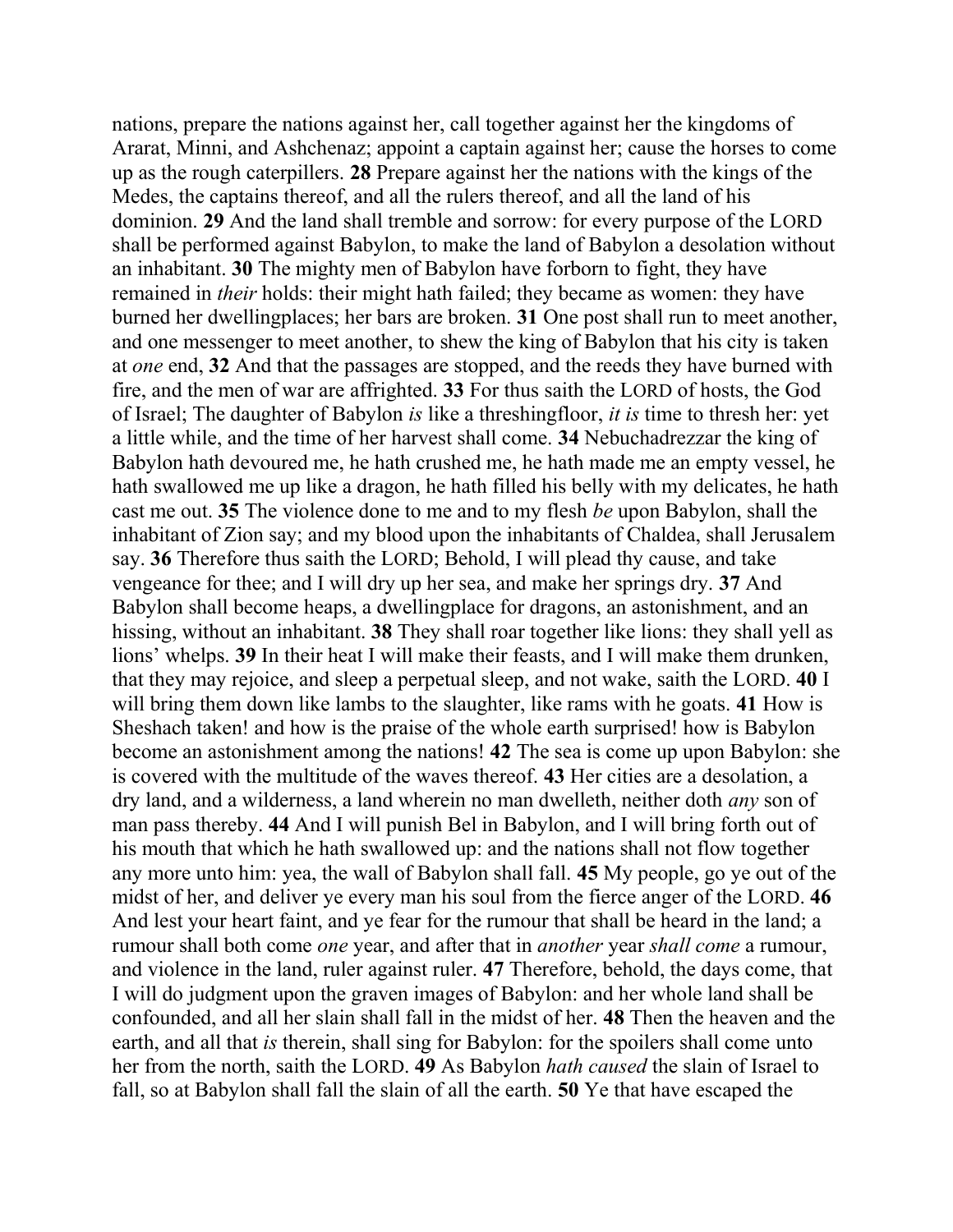sword, go away, stand not still: remember the LORD afar off, and let Jerusalem come into your mind. **51** We are confounded, because we have heard reproach: shame hath covered our faces: for strangers are come into the sanctuaries of the LORD'S house. **52**  Wherefore, behold, the days come, saith the LORD, that I will do judgment upon her graven images: and through all her land the wounded shall groan. **53** Though Babylon should mount up to heaven, and though she should fortify the height of her strength, *yet* from me shall spoilers come unto her, saith the LORD. **54** A sound of a cry *cometh* from Babylon, and great destruction from the land of the Chaldeans: **55** Because the LORD hath spoiled Babylon, and destroyed out of her the great voice; when her waves do roar like great waters, a noise of their voice is uttered: **56** Because the spoiler is come upon her, *even* upon Babylon, and her mighty men are taken, every one of their bows is broken: for the LORD God of recompences shall surely requite. **57** And I will make drunk her princes, and her wise *men*, her captains, and her rulers, and her mighty men: and they shall sleep a perpetual sleep, and not wake, saith the King, whose name *is* the LORD of hosts. **58** Thus saith the LORD of hosts; The broad walls of Babylon shall be utterly broken, and her high gates shall be burned with fire; and the people shall labour in vain, and the folk in the fire, and they shall be weary.

**59** ¶ The word which Jeremiah the prophet commanded Seraiah the son of Neriah, the son of Maaseiah, when he went with Zedekiah the king of Judah into Babylon in the fourth year of his reign. And *this* Seraiah *was* a quiet prince. **60** So Jeremiah wrote in a book all the evil that should come upon Babylon, *even* all these words that are written against Babylon. **61** And Jeremiah said to Seraiah, When thou comest to Babylon, and shalt see, and shalt read all these words; **62** Then shalt thou say, O LORD, thou hast spoken against this place, to cut it off, that none shall remain in it, neither man nor beast, but that it shall be desolate for ever. **63** And it shall be, when thou hast made an end of reading this book, *that* thou shalt bind a stone to it, and cast it into the midst of Euphrates: **64** And thou shalt say, Thus shall Babylon sink, and shall not rise from the evil that I will bring upon her: and they shall be weary. Thus far *are* the words of Jeremiah.

#### **Habakkuk Chapter 1**

**1** The burden which Habakkuk the prophet did see. **2** O LORD, how long shall I cry, and thou wilt not hear! *even* cry out unto thee *of* violence, and thou wilt not save! **3**  Why dost thou shew me iniquity, and cause *me* to behold grievance? for spoiling and violence *are* before me: and there are *that* raise up strife and contention. **4** Therefore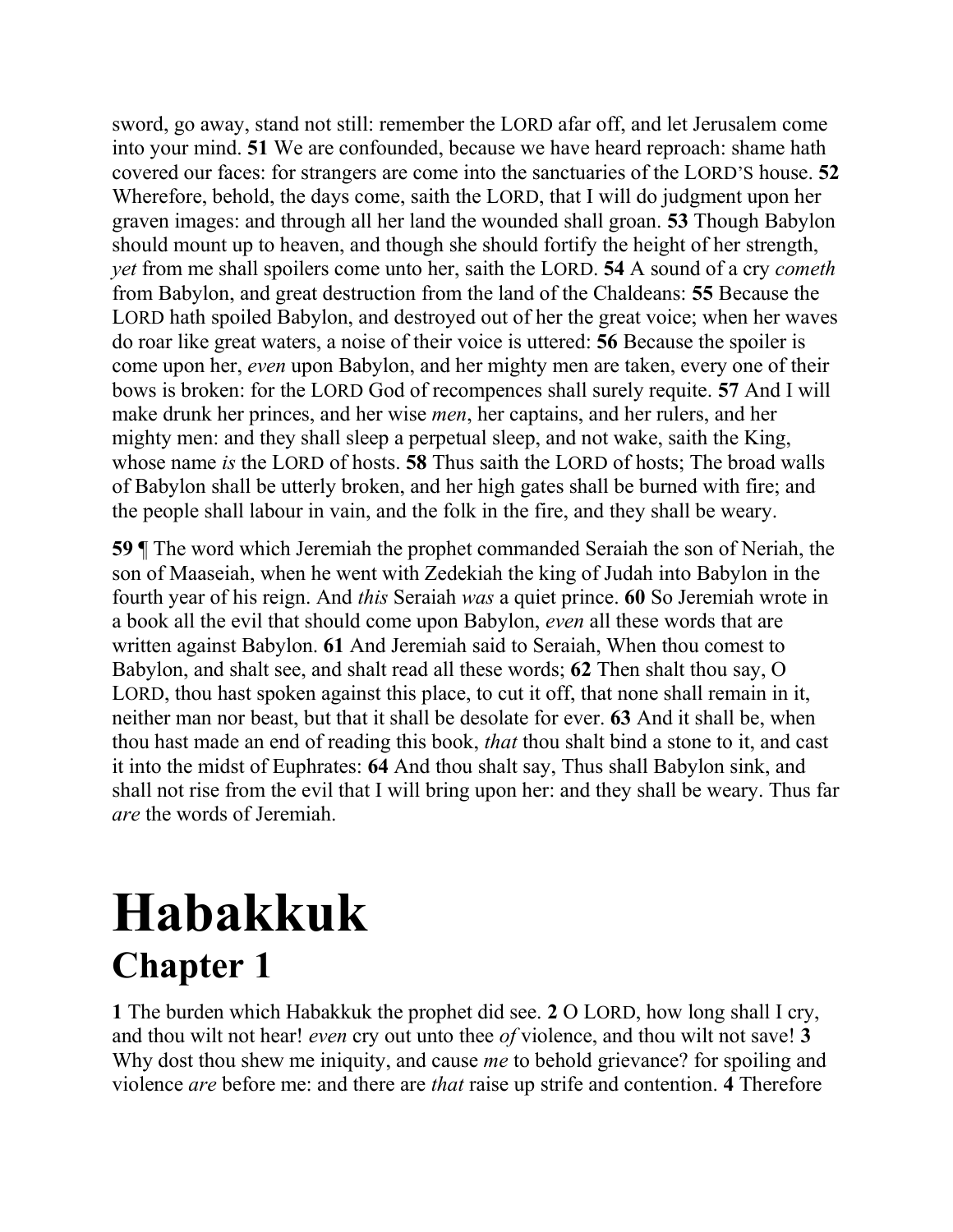the law is slacked, and judgment doth never go forth: for the wicked doth compass about the righteous; therefore wrong judgment proceedeth.

**5** ¶ Behold ye among the heathen, and regard, and wonder marvellously: for *I* will work a work in your days, *which* ye will not believe, though it be told *you*. **6** For, lo, I raise up the Chaldeans, *that* bitter and hasty nation, which shall march through the breadth of the land, to possess the dwellingplaces *that are* not theirs. **7** They *are* terrible and dreadful: their judgment and their dignity shall proceed of themselves. **8**  Their horses also are swifter than the leopards, and are more fierce than the evening wolves: and their horsemen shall spread themselves, and their horsemen shall come from far; they shall fly as the eagle *that* hasteth to eat. **9** They shall come all for violence: their faces shall sup up *as* the east wind, and they shall gather the captivity as the sand. **10** And they shall scoff at the kings, and the princes shall be a scorn unto them: they shall deride every strong hold; for they shall heap dust, and take it. **11**  Then shall *his* mind change, and he shall pass over, and offend, *imputing* this his power unto his god.

**12** ¶ *Art* thou not from everlasting, O LORD my God, mine Holy One? we shall not die. O LORD, thou hast ordained them for judgment; and, O mighty God, thou hast established them for correction. **13** *Thou art* of purer eyes than to behold evil, and canst not look on iniquity: wherefore lookest thou upon them that deal treacherously, *and* holdest thy tongue when the wicked devoureth *the man that is* more righteous than he? **14** And makest men as the fishes of the sea, as the creeping things, *that have* no ruler over them? **15** They take up all of them with the angle, they catch them in their net, and gather them in their drag: therefore they rejoice and are glad. **16**  Therefore they sacrifice unto their net, and burn incense unto their drag; because by them their portion *is* fat, and their meat plenteous. **17** Shall they therefore empty their net, and not spare continually to slay the nations?

### **Habakkuk Chapter 2**

**1** I will stand upon my watch, and set me upon the tower, and will watch to see what he will say unto me, and what I shall answer when I am reproved. **2** And the LORD answered me, and said, Write the vision, and make *it* plain upon tables, that he may run that readeth it. **3** For the vision *is* yet for an appointed time, but at the end it shall speak, and not lie: though it tarry, wait for it; because it will surely come, it will not tarry. **4** Behold, his soul *which* is lifted up is not upright in him: but the just shall live by his faith.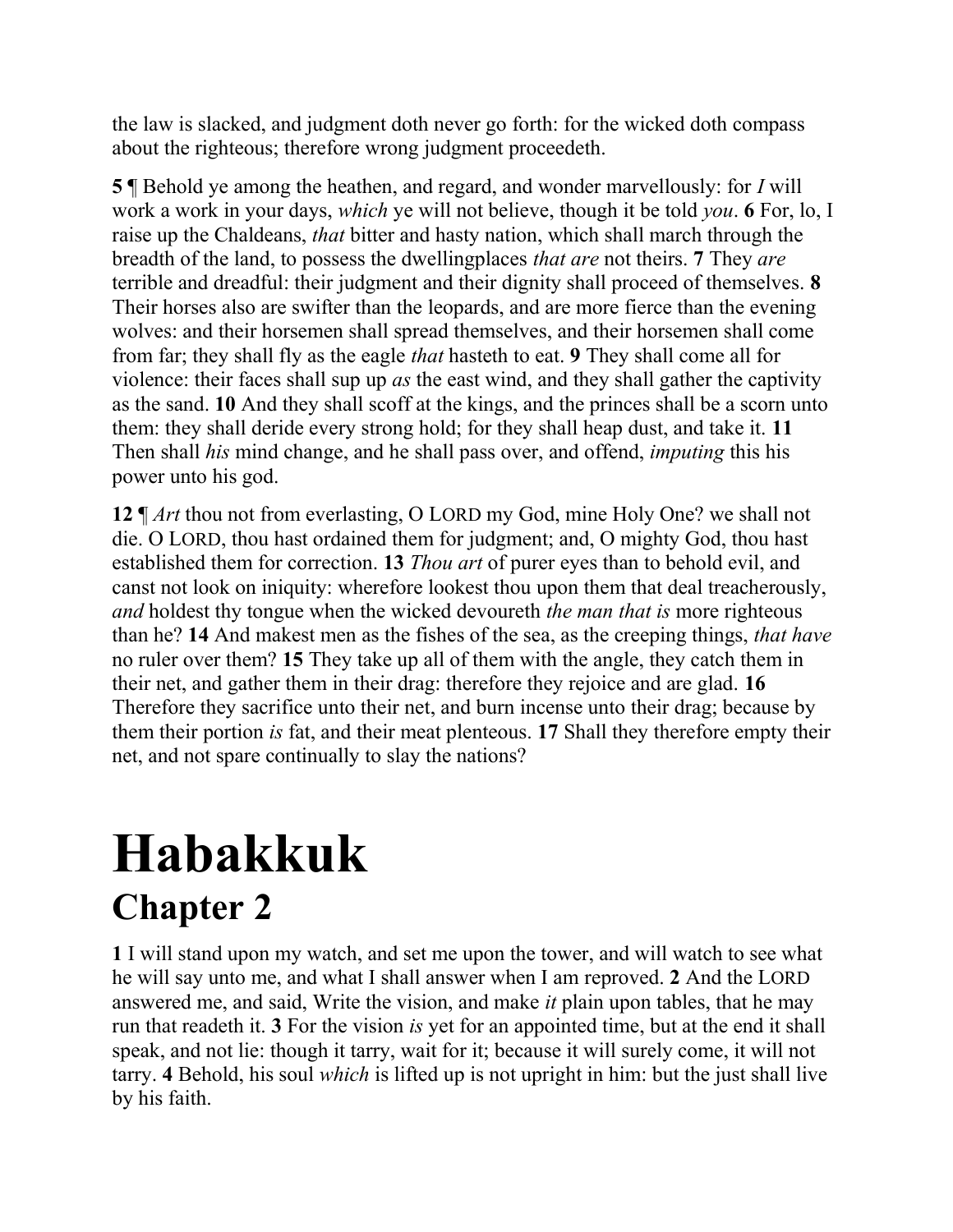**5** ¶ Yea also, because he transgresseth by wine, *he is* a proud man, neither keepeth at home, who enlargeth his desire as hell, and *is* as death, and cannot be satisfied, but gathereth unto him all nations, and heapeth unto him all people: **6** Shall not all these take up a parable against him, and a taunting proverb against him, and say, Woe to him that increaseth *that which is* not his! how long? and to him that ladeth himself with thick clay! **7** Shall they not rise up suddenly that shall bite thee, and awake that shall vex thee, and thou shalt be for booties unto them? **8** Because thou hast spoiled many nations, all the remnant of the people shall spoil thee; because of men's blood, and *for* the violence of the land, of the city, and of all that dwell therein.

**9** ¶ Woe to him that coveteth an evil covetousness to his house, that he may set his nest on high, that he may be delivered from the power of evil! **10** Thou hast consulted shame to thy house by cutting off many people, and hast sinned *against* thy soul. **11**  For the stone shall cry out of the wall, and the beam out of the timber shall answer it.

**12** ¶ Woe to him that buildeth a town with blood, and stablisheth a city by iniquity! **13**  Behold, *is it* not of the LORD of hosts that the people shall labour in the very fire, and the people shall weary themselves for very vanity? **14** For the earth shall be filled with the knowledge of the glory of the LORD, as the waters cover the sea.

**15** ¶ Woe unto him that giveth his neighbour drink, that puttest thy bottle to *him*, and makest *him* drunken also, that thou mayest look on their nakedness! **16** Thou art filled with shame for glory: drink thou also, and let thy foreskin be uncovered: the cup of the LORD'S right hand shall be turned unto thee, and shameful spewing *shall be* on thy glory. **17** For the violence of Lebanon shall cover thee, and the spoil of beasts, *which* made them afraid, because of men's blood, and for the violence of the land, of the city, and of all that dwell therein.

**18** ¶ What profiteth the graven image that the maker thereof hath graven it; the molten image, and a teacher of lies, that the maker of his work trusteth therein, to make dumb idols? **19** Woe unto him that saith to the wood, Awake; to the dumb stone, Arise, it shall teach! Behold, it *is* laid over with gold and silver, and *there is* no breath at all in the midst of it. **20** But the LORD *is* in his holy temple: let all the earth keep silence before him.

### **Isaiah Chapter 14**

**1** For the LORD will have mercy on Jacob, and will yet choose Israel, and set them in their own land: and the strangers shall be joined with them, and they shall cleave to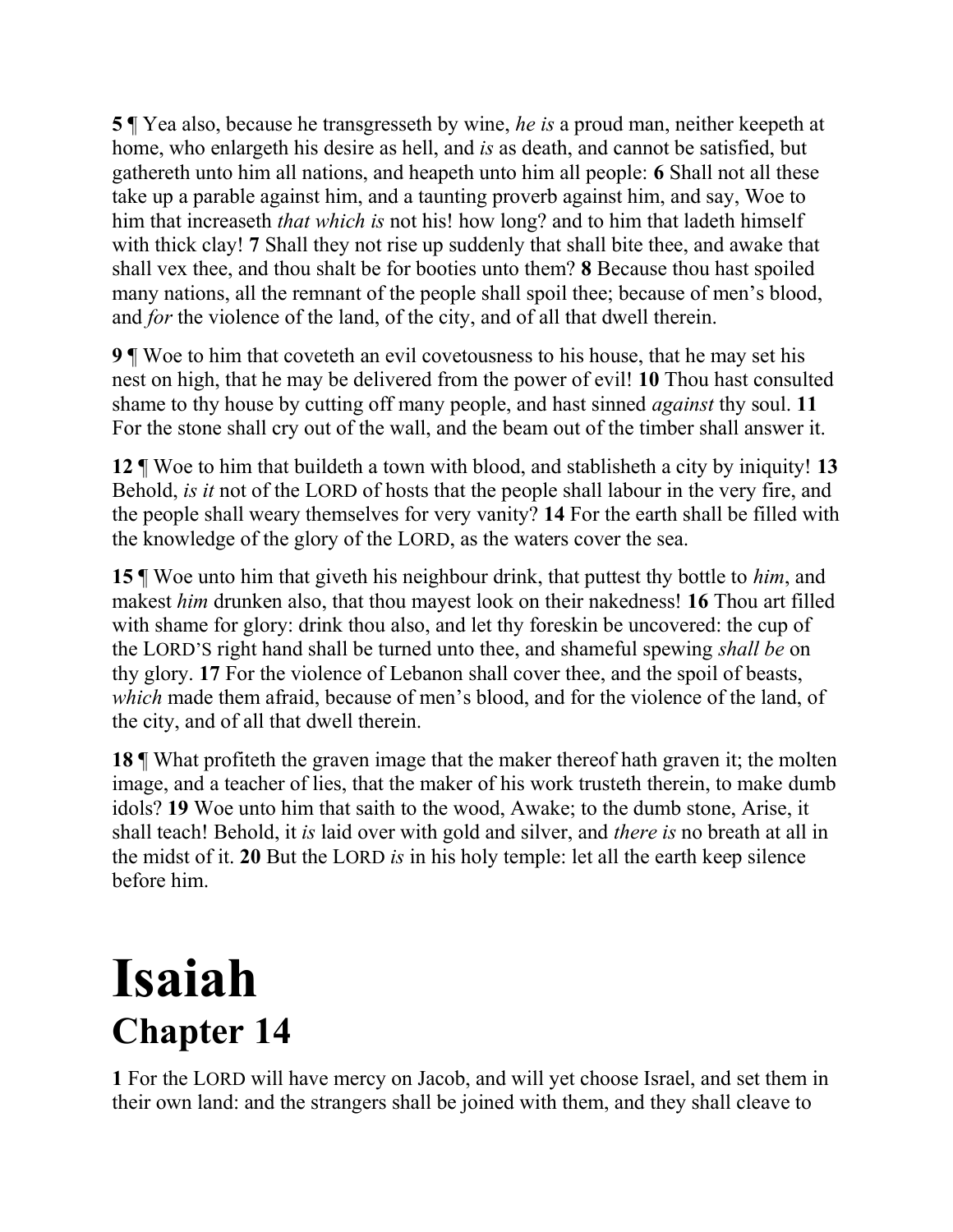the house of Jacob. **2** And the people shall take them, and bring them to their place: and the house of Israel shall possess them in the land of the LORD for servants and handmaids: and they shall take them captives, whose captives they were; and they shall rule over their oppressors. **3** And it shall come to pass in the day that the LORD shall give thee rest from thy sorrow, and from thy fear, and from the hard bondage wherein thou wast made to serve,

**4** ¶ That thou shalt take up this proverb against the king of Babylon, and say, How hath the oppressor ceased! the golden city ceased! **5** The LORD hath broken the staff of the wicked, *and* the sceptre of the rulers. **6** He who smote the people in wrath with a continual stroke, he that ruled the nations in anger, is persecuted, *and* none hindereth. **7** The whole earth is at rest, *and* is quiet: they break forth into singing. **8**  Yea, the fir trees rejoice at thee, *and* the cedars of Lebanon, *saying*, Since thou art laid down, no feller is come up against us. **9** Hell from beneath is moved for thee to meet *thee* at thy coming: it stirreth up the dead for thee, *even* all the chief ones of the earth; it hath raised up from their thrones all the kings of the nations. **10** All they shall speak and say unto thee, Art thou also become weak as we? art thou become like unto us? **11** Thy pomp is brought down to the grave, *and* the noise of thy viols: the worm is spread under thee, and the worms cover thee. **12** How art thou fallen from heaven, O Lucifer, son of the morning! *how* art thou cut down to the ground, which didst weaken the nations! **13** For thou hast said in thine heart, I will ascend into heaven, I will exalt my throne above the stars of God: I will sit also upon the mount of the congregation, in the sides of the north: **14** I will ascend above the heights of the clouds; I will be like the most High. **15** Yet thou shalt be brought down to hell, to the sides of the pit. **16**  They that see thee shall narrowly look upon thee, *and* consider thee, *saying, Is* this the man that made the earth to tremble, that did shake kingdoms; **17** *That* made the world as a wilderness, and destroyed the cities thereof; *that* opened not the house of his prisoners? **18** All the kings of the nations, *even* all of them, lie in glory, every one in his own house. **19** But thou art cast out of thy grave like an abominable branch, *and as* the raiment of those that are slain, thrust through with a sword, that go down to the stones of the pit; as a carcase trodden under feet. **20** Thou shalt not be joined with them in burial, because thou hast destroyed thy land, *and* slain thy people: the seed of evildoers shall never be renowned. **21** Prepare slaughter for his children for the iniquity of their fathers; that they do not rise, nor possess the land, nor fill the face of the world with cities. **22** For I will rise up against them, saith the LORD of hosts, and cut off from Babylon the name, and remnant, and son, and nephew, saith the LORD. **23** I will also make it a possession for the bittern, and pools of water: and I will sweep it with the besom of destruction, saith the LORD of hosts.

**24** ¶ The LORD of hosts hath sworn, saying, Surely as I have thought, so shall it come to pass; and as I have purposed, *so* shall it stand: **25** That I will break the Assyrian in my land, and upon my mountains tread him under foot: then shall his yoke depart